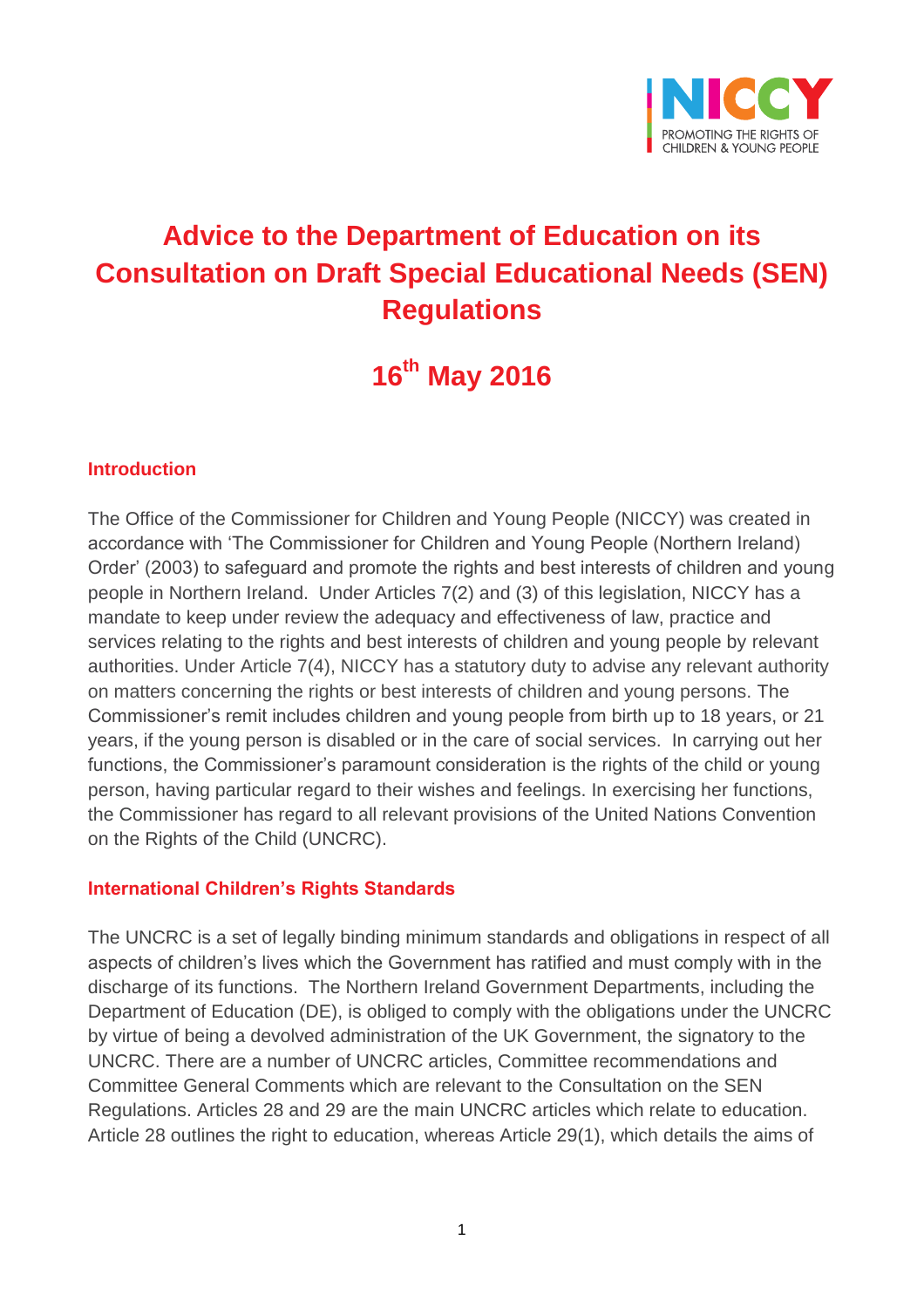

education, adds a qualitative dimension to the general right to education under Article 28. Article 29(1) reflects the rights and inherent dignity of the child; it insists on the need for education to be child-centred, child-friendly and empowering and highlights the need for educational processes to be based upon the principles outlined in Article 29(1). General Comment 1 on the Aims of Education<sup>1</sup> provides insight into the obligations on Government under Article 29(1) of the Convention. According to the UNCRC Committee's General Comment on Article 29 of the Convention – a statement of its meaning and objectives education must be child-centred, child-friendly and empowering.<sup>2</sup> The goal is to strengthen the child's capacity to enjoy the full range of human rights, to promote a culture which is infused by appropriate human rights values and to empower the child through developing his or her skills, learning and other capacities, human dignity, self-esteem and selfconfidence. In this context, 'education' goes far beyond formal schooling to embrace the broad range of life experiences and learning processes which enable children, whether individually or collectively, to develop their personalities, talents and abilities and to live a full and satisfying life within society.

Other articles are also relevant in the context of the consultation on the SEN Regulations, not least the 4 principles of the Convention. The UNCRC principles require the Government to ensure that children are not discriminated against - Article 2; their best interests are upheld - Article 3; they develop to their maximum potential - Article 6; and they are able to meaningfully participate in all aspects of their lives - Article 12. General Comment 1 on the Aims of Education<sup>3</sup> also highlights a number of other Convention articles which are relevant to the fulfilment of the aims of education as detailed under Article 29 of the Convention.<sup>4</sup> These include, but are not limited to, the rights and responsibilities of parents (Articles 5 and 18), freedom of expression (Article 13), freedom of thought (Article 14), the right to information (Article 17), the rights of children with disabilities (Article 23), the right to education for health (Article 24) and the linguistic and cultural rights of children belonging to minority groups (Article 30).

With regard to the funding of education for children with SEN, Article 4 of the UNCRC states that:

 $\overline{\phantom{a}}$  $<sup>1</sup>$  United Nations Committee on the Rights of the Child, General Comment No. 1 (2001) 'The aims of</sup> education' CRC/GC/2001/1. 2 *Ibid*.

<sup>3</sup> *Ibid*.

<sup>4</sup> *Ibid,* para 6*.*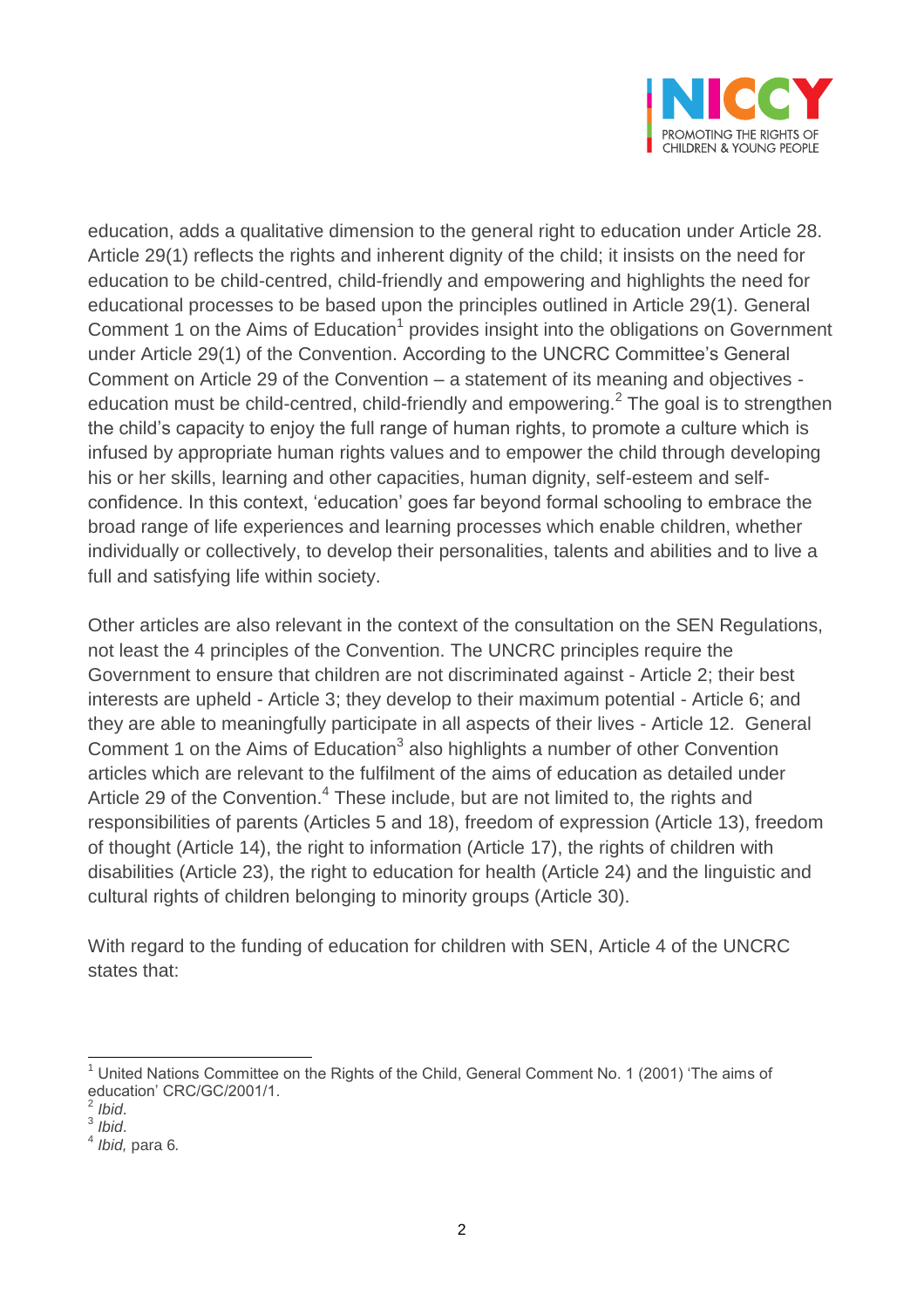

*"States Parties shall undertake all appropriate legislative, administrative, and other measures for the implementation of the rights recognized in the present Convention. With regard to economic, social and cultural rights, States Parties shall undertake such measures to the maximum extent of their available resources and, where needed, within the framework of international co-operation."*

The Committee's General Comment No 5. on General measures of implementation of the  $UNERC<sub>1</sub><sup>5</sup>$  is clear that children should be visible in budgets and that analysis of resources for children should take place to ensure that States are fulfilling their obligation to allocate resources to the maximum extent in order to ensure the realization of children's rights. In addition, it outlines the obligation on States to ensure that budget decisions which will impact on children are made with the best interests of the child as a primary consideration. It states that,

*"The Committee needs to know what steps are taken at all levels of Government to ensure that economic and social planning and decision-making and budgetary decisions are made with the best interests of children as a primary consideration and that children, including in particular marginalized and disadvantaged groups of children, are protected from the adverse effects of economic policies or financial downturns."*<sup>6</sup>

The UN Committee also recommended that,

*"…the State party, in accordance with article 4 of the Convention, allocate the maximum extent of available resources for the implementation of children's rights…"*<sup>7</sup>

It highlighted the need to invest in children by Governments, stating that investment in children is a:

"...*widely accepted best guarantee for achieving equitable and sustainable human development and a fundamental requirement for social and economic priorities of any government"*<sup>8</sup>

 $\overline{a}$ <sup>5</sup> General Comment No.5: General Measures of Implementation of the Convention on the Rights of the Child, UN Doc CRC/GC/2003/5.

<sup>6</sup> *Ibid*, para 51. 7 *Ibid,* para 19.

 $8$  CRC (2007) Day of General Discussion "Resources for the rights of the child – Responsibility of States", Para 27.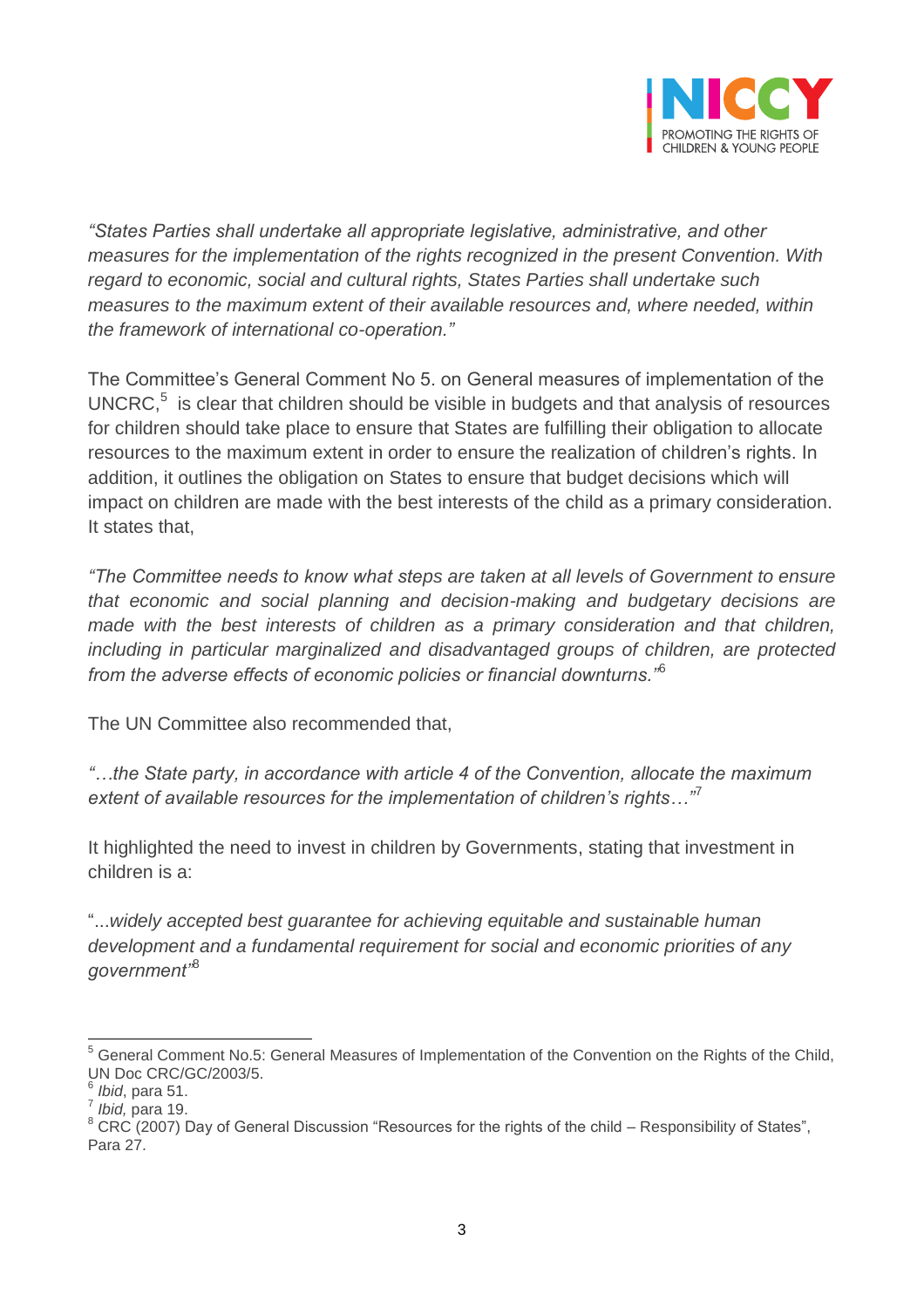

The Committee went on to recommend that the Government:

*"a) make children a priority in the budgetary allocations as a means to ensure the highest return of the limited available resources; and make investment in children visible in the State budget through detailed compilation of the resources allocated to them;*

*b) consider using rights-based budget monitoring and analysis, as well as child impact assessments on how investments in any sector may serve "the best interests of the child"*<sup>9</sup>

The Committee on the Rights of the Child has recognised the importance of holding States to account with regard to their obligations to invest in children to deliver their rights under the Convention. The Committee is currently working on expanding on what is meant by the General Measures of Implementation of the Convention and is taking forward work with a view to drafting a new General Comment on public expenditure or public investment in infancy and childhood to implement the rights of the Convention. It is proposed that this General Comment will include indicators to measure the extent to which States are meeting their obligations. In addition, the Human Rights Council has recognised the importance of investing in children and has adopted a resolution, *"Investment in the rights*  of the child<sup>"10</sup> which affirms the high economic and social returns of investment in children and stresses the importance of resource allocation and spending for the promotion and protection of children's rights.

Article 2 of the First Protocol to the European Convention on Human Rights (ECHR) as incorporated by the Human Rights Act 1998, also provides that no one shall be denied the right to education. This has been interpreted by the European Court of Human Rights to mean that every child is entitled to access *effective* education. Moreover, taken together with Article 14 ECHR - the non-discrimination principle - the right to access available educational facilities must be secured to all children without discrimination.

Also of relevance to the current consultation is the United Nations Convention on the Rights of Persons with Disabilities (UNCRPD), which was ratified by the UK Government on  $8<sup>th</sup>$  June 2009. Article 5 provides that persons with disabilities shall have equal access to all the protections afforded by the law. Article 7 provides that all children with disabilities shall have full enjoyment of all human rights and fundamental freedoms; that their best interests shall be a primary consideration and that their voices shall be heard in all matters

 9 *Ibid,* para 30.

 $10$  27<sup>th</sup> March 2015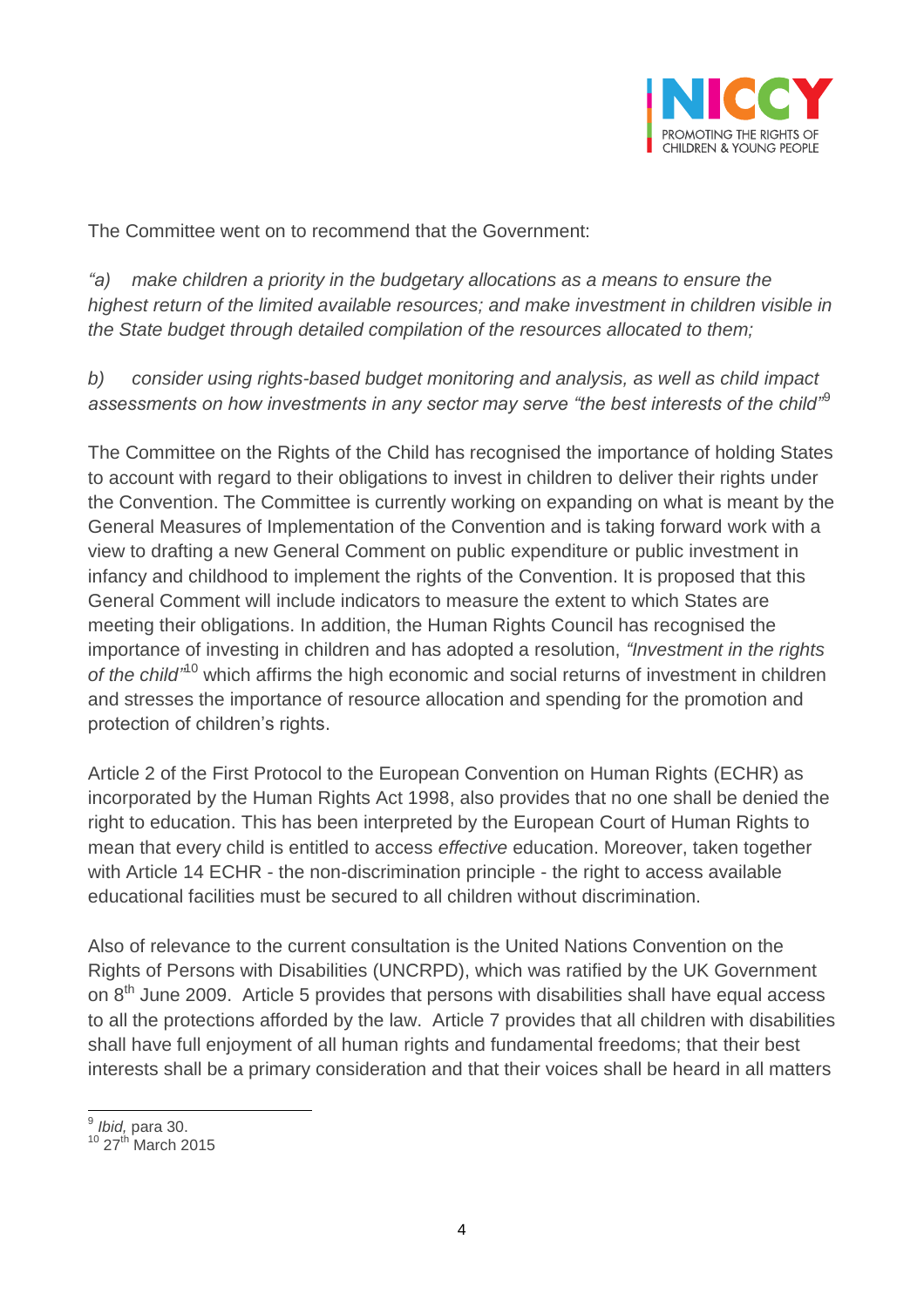

concerning them. Article 24 provides the right for persons with disabilities to access an inclusive education system at all levels.

## **Code of Practice**

As we have previously stated, it is difficult to provide fully informed comment about the Special Educational Needs and Disability (SEND) Framework in its entirety and its potential impact on children and young people without sight of all of its component parts. NICCY believes that it would have been helpful in ensuring that consultees are in a position to provide fully informed comment if the Code of Practice was made available. NICCY is aware that the Code of Practice will not be made available until September 2016. NICCY has a number of very serious concerns about thresholds which are to be employed within the SEN Framework and it remains unclear whether these concerns will be addressed as this issue will be dealt with under the new Code of Practice. It would be extremely helpful therefore if the Code of Practice was made available and preconsultation is taken forward as expediently as possible. Such consultation should also include direct consultation with children and young people.

As also stated previously, NICCY has concerns that due to the legislative process relating to the passage of Regulations, there will be less scope to influence the content of Regulations. It is therefore vitally important that there is adequate consultation on the Special Educational Needs (SEN) Regulations at the earliest possible stage, including direct consultation with children and young people as required under Article 12 of the UNCRC and Section 75 of the Northern Ireland Act 1998. It will also be vitally important that the Department of Education takes into account the views expressed through consultation in finalising the SEN Regulations, particularly as the Regulations will be subject to the Affirmative Resolution Procedure. There is a clear statutory obligation, under Schedule 9 paragraph 9(2) of the Northern Ireland Act 1998, on all Public Authorities to take into account any consultation carried out in relation to the policy. A firm commitment to this is also included within the Department's approved Equality Scheme.<sup>11</sup> It is therefore essential that the Department fully complies with this commitment and clearly shows how views expressed through consultation on the current proposals have been taken into account in progressing the SEN Regulations.

 $\overline{a}$ <sup>11</sup> Para 3.1., Department of Education Equality Scheme,  $25<sup>th</sup>$  September 2013.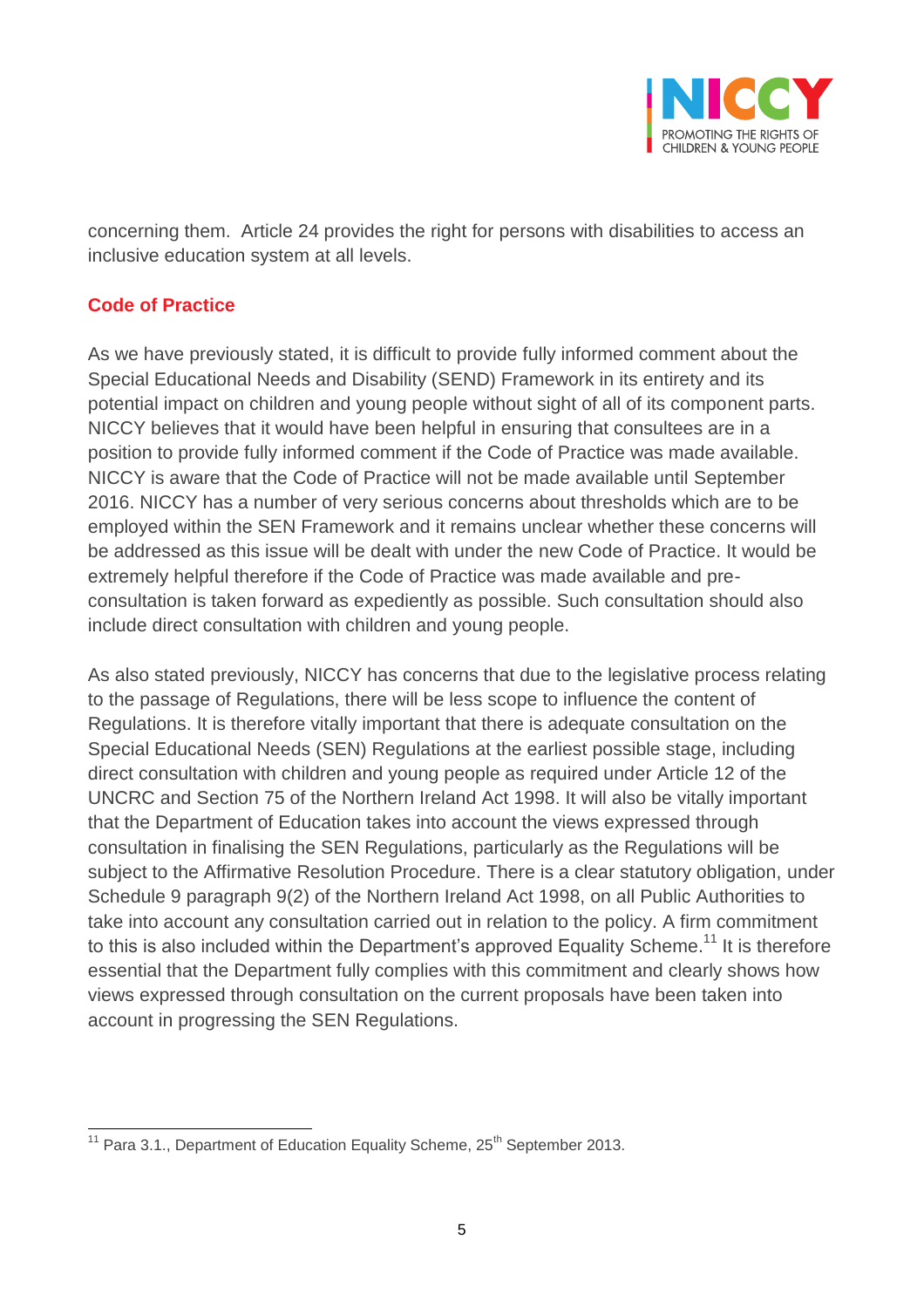

#### **Discussions with Departmental Officials**

In providing advice to DE on the SEN Regulations it was very helpful for NICCY staff to meet with DE staff on  $15^{th}$  December 2015 and on  $7^{th}$  March 2016 to be given presentations on these and discuss some of the issues relating to the SEND Framework and in particular, the SEN Regulations.

#### **General Comments**

NICCY welcomes the Department's intention to introduce a more responsive and effective SEN and Inclusion Framework, which will be delivered through four elements, of which the SEN Regulations are one. In the year 2015-2016 **56%** of our new enquires were in relation to Education and **35%** of these, by far the largest category of queries, relate to children with SEN. Indeed currently, SEN provision is the subject of **20%** of all new enquiries.

It is NICCY's view that there is a pressing need for meaningful reform of the SEN Framework in a manner which ensures better outcomes for children and young people. A great deal of the SEN cases which NICCY deals with illustrate an urgent and pressing need for increased investment in, and improved processes associated with, SEN. It is NICCY's experience that many children are not being assessed within a reasonable timeframe due to a lack of resources and the imposition of quotas which is having an extremely detrimental impact on the ability of those children to have their right to an effective education realised. In addition, there has been a marked decrease in the quality of statements with the specified provision being vague and unenforceable. It is fundamental in order to create a SEND Framework which meets the needs of children and young people and upholds their best interests that statements are as robust as possible, with clear specification and quantification of need. NICCY is concerned that the review of the SEND Framework is resource driven and does not have the best interests of children at its core. In order to address the failings with the current SEND Framework, NICCY wishes to see increased, appropriate investment in SEN to ensure early identification of SEN for all children and improved educational provision for those with SEN which meets their needs and enhances outcomes.

In addition, the transition period from the current SEND Framework to the new Framework will be an unsettling time for many vulnerable children and young people and their families.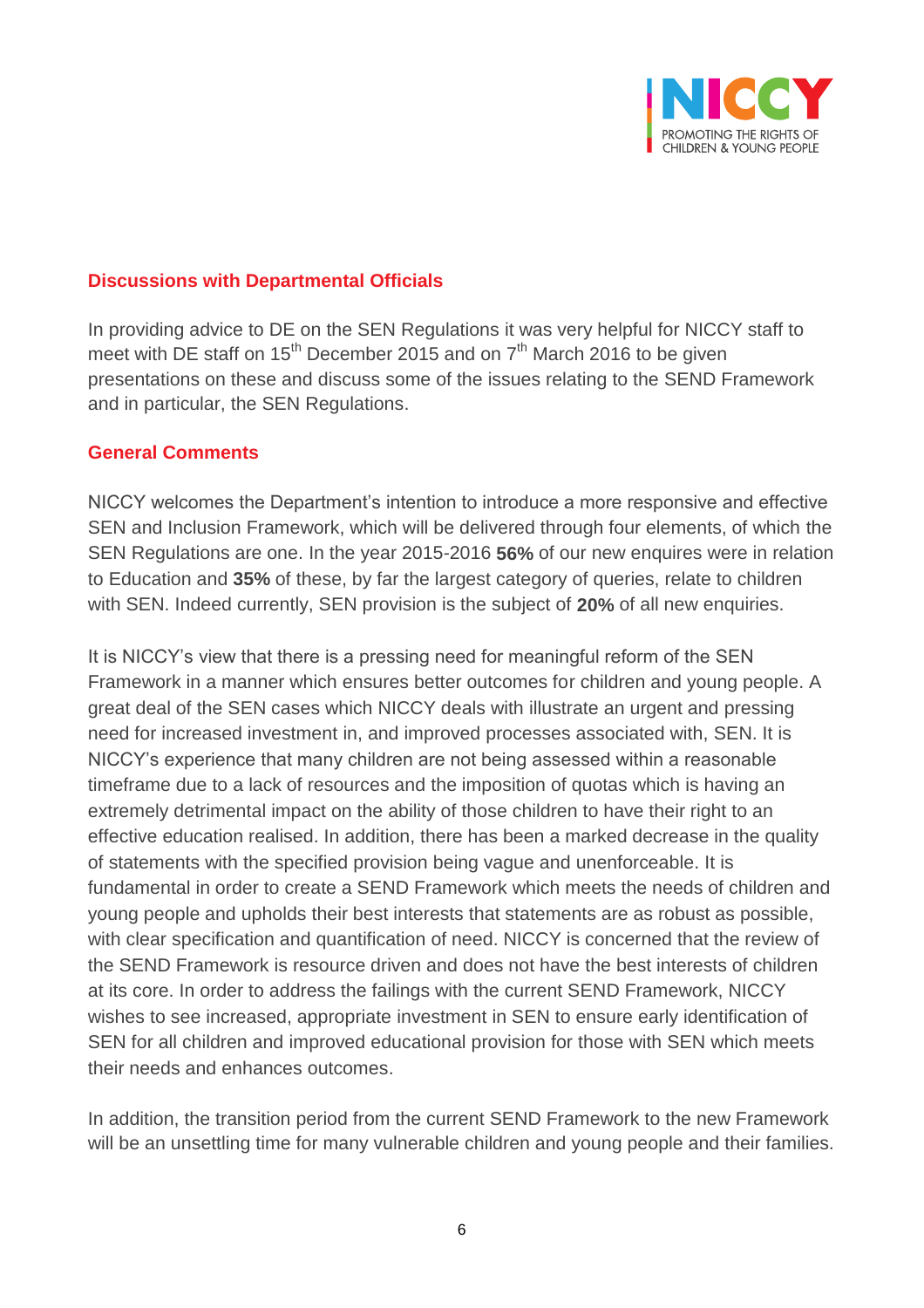

It is vital to reduce the impact of this on children and their families and to avoid any disruption to the education of children and young people with SEN. The Department should ensure that children and their parents are given access to as much information about the transition between the two Frameworks; information on the operation of the new system; what children and their families should expect; and the level of services that they can access. This responsibility on the Department and the Education Authority as duty bearers must be discharged in a manner which places the child at the centre of the process.

It would also be helpful if there was greater access to information regarding the types and levels of services available for children and young people with SEN through each individual school. It has been NICCY's experience that a lack of clarity and information has led to confusion and inappropriate placements. Schools should be clear about the services that they are expected to provide, publicise this information and where a school is specified on a statement, should be selected on the basis that the services provided by the school are the most appropriate to meet the needs of the individual child. This would go some way to ensuring that all children are appropriately placed and that they have their assessed needs fully met.

### **Regulation 2**

NICCY welcomes the amendment under Regulation 2 to propose a change to the definition of 'transition plan' which links to the duty on health and education authorities to co-operate with each other in the preparation of a transition plan, under section 5 of the SEND Act. NICCY has advised Government and engaged in the development of the SEN Framework from the outset. We have consistently advocated for the introduction of a statutory duty to co-operate to be introduced on Education and Health authorities in meeting the needs of children with SEN and when transitioning from children to adult services. NICCY has raised this previously with the Department of Education, the Committee for Education and in our 2012 research, *"Review of Transitions to Adult Services for Young People with Learning Disabilities,"* carried out by Professor Laura Lundy, Dr Bronagh Byrne and Dr Paschal McKeown. NICCY is very pleased by the introduction in the SEND Act of a statutory duty to co-operate on education and health authorities in the identification and assessment of children who have, or may have, special educational needs; and also in providing to children with special educational needs, the services which those special educational needs call for in the preparation of a transition plan. NICCY agrees that the shift in the draft Regulations towards coherent planning for the child's transition from school to adulthood, including future employment, training or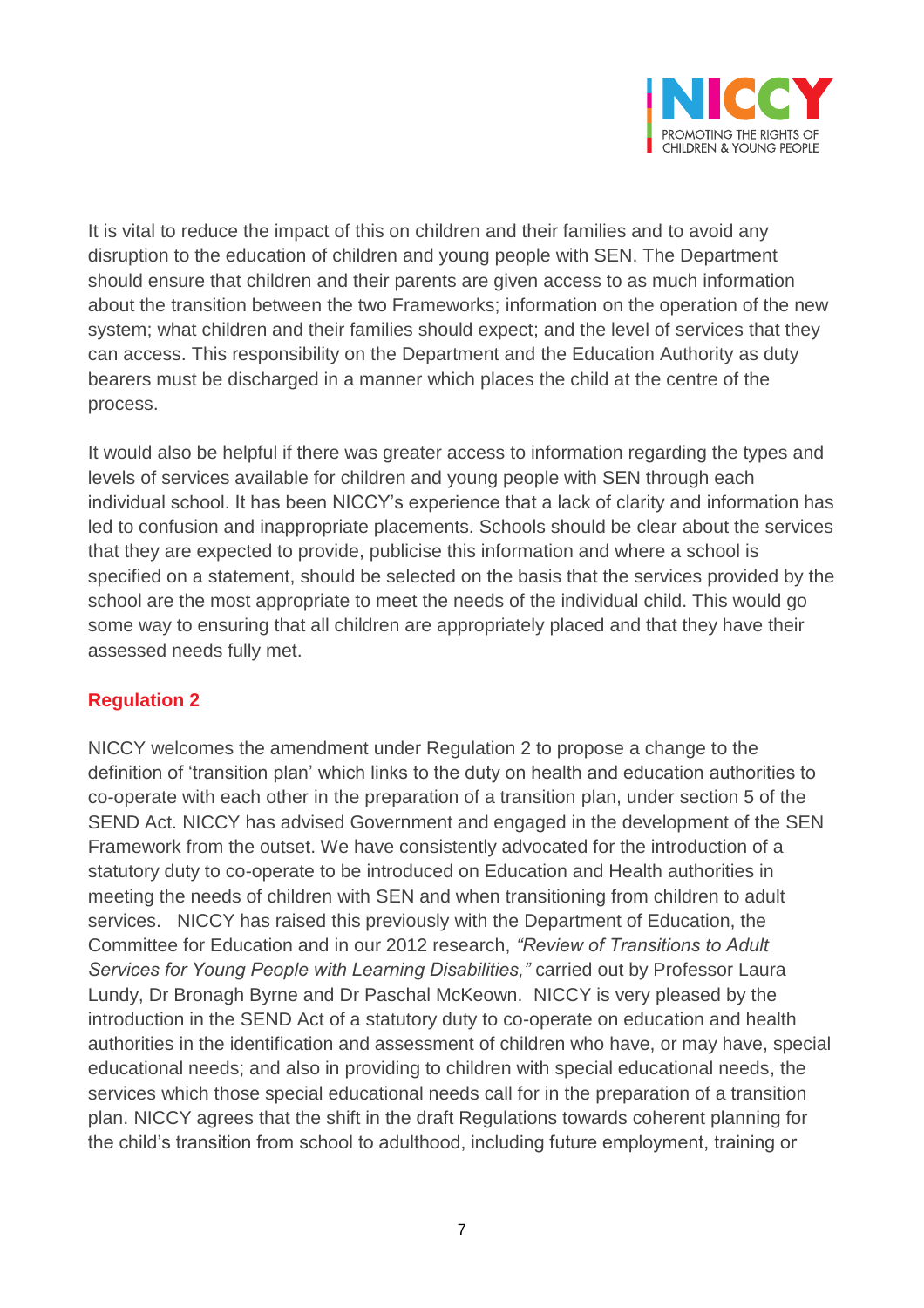

health care provision as appropriate is important. It will be also important that the Department produces very clear Guidance on transitions planning to ensure that this process is carried out consistently and that the necessary process for effective transitions planning is clearly detailed for professionals who will be carrying this out. Training on the shift in approach, the operation of the new duty and steps to ensure coherent planning processes for transitions planners will be an essential element in the effective operation of this new duty to co-operate.

In NICCY's research report, "Review of Transitions to Adult Services for Young People with Learning Disabilities," a number of areas were identified as requiring significant work to bring about vital improvements for children and young people with SEN. These include the areas of education, employment and training, health and social care, social security, leisure and transport. Cross cutting issues identified include the need for integrated planning, person-centred planning, consistency of provision, access to information and the participation of children and young people with SEN in decision making. This extremely comprehensive report made a number of recommendations regarding transitions and children and young people with SEN. NICCY advises the Department in developing the co-operation duty specifically with regard to transitions to pay particular regard to its transitions report. NICCY is happy to meet with Departmental officials on this to provide further advice if this would be helpful, or on any other aspect of the SEND Framework.

Co-operation between the health and education authorities in meeting the needs of children and young people with SEN and disabilities will be an extremely important component of a successful SEND Framework. The Department will be aware of both the new obligation under the SEND Act as detailed above, but also under The Children's Services Co-operation Act (Northern Ireland) 2015 (CSCA). The CSCA makes a commitment to children's rights in line with the relevant provisions of the UNCRC in the delivery of children's services to improve the well-being of children and young people in Northern Ireland. This obligation is particularly important in the context of the SEND Framework given that the co-ordination of how Government Departments and agencies are meeting their obligations under this Act is now the responsibility of the Department of Education. The obligations under the Act should inform all of the work which Government Departments and agencies take to improve the lives of children and young people in Northern Ireland. It places statutory obligations on Government Departments and agencies to co-operate with each other in order to contribute to the improvement of the well-being of children and young people as well as having to adopt a Children and Young People's Strategy. The Act sets out eight areas which define the well-being of children and young people and these include learning and achievement and living in a society which respects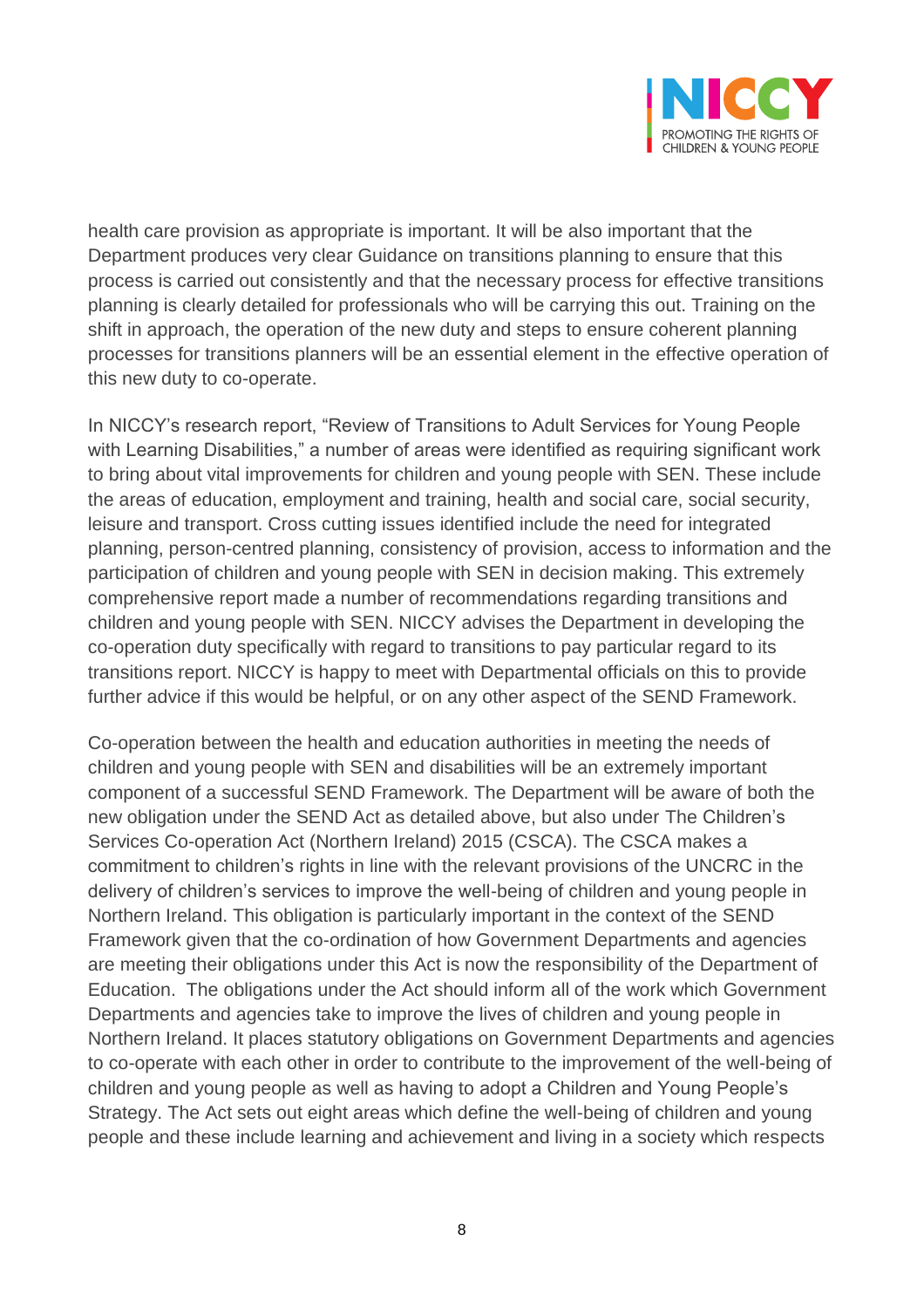

their rights.<sup>12</sup> It also states that in determining the meaning of well-being for the purposes of this Act, regard is to be had to any relevant provision of the United Nations Convention on the Rights of the Child.<sup>13</sup> The Act states that the NI Executive must adopt a Children and Young People's Strategy which sets out how it proposes to improve the well-being of children and young people.<sup>14</sup> The strategy must set out the outcomes the Executive intends should be achieved for that purpose<sup>15</sup> and the actions to be taken by Northern Ireland Departments, among others, for the purpose of achieving those outcomes.<sup>16</sup>

There are also obligations under the Act on the NI Executive to prepare a report on the operation of the Act<sup>17</sup> which is laid before the Assembly<sup>18</sup> and published by the NI Executive.<sup>19</sup> It must include statements on what actions have been taken by the NI Executive, and Government Departments, for the purpose of achieving the outcomes set out in the Children and Young People's Strategy; what progress has been made towards achieving those outcomes, or the extent to which they have been achieved; how children's authorities and other children's service providers have co-operated with each other in the provision of children's services; how children's authorities have exercised their powers to share resources and pool funds; and how the well-being of children and young people has improved.<sup>20</sup> The report should also identify any further opportunities for co-operation between children's authorities and other children's service providers that could help to achieve the outcomes set out in the strategy; any other ways in which the well-being of children and young people could be improved, and any ways in which the Children and Young People's Strategy might be revised in order to contribute to those improvements.<sup>21</sup>

NICCY wishes to see all Government Departments and agencies who are involved in the delivery of children's services, carrying out ongoing transparent monitoring on its work within the statutory monitoring context required by the Children's Services Co-operation Act (Northern Ireland) 2015. This will make the monitoring requirements of the Act easier to comply with on an ongoing basis and should impact on how Government Departments, including the Department of Education focuses its work, with a clear emphasis on

<sup>18</sup> *Ibid* 5(8)(a) <sup>19</sup> *Ibid* 5(8)(b)

 $\overline{\phantom{a}}$  $12$  The Children's Services Co-operation Act (Northern Ireland) 2015 1(2)(c) and (g)

<sup>13</sup> *Ibid* 1(4)

<sup>14</sup> *Ibid* 3(1)

<sup>15</sup> *Ibid* 3(2)(a)

<sup>16</sup> *Ibid* 3(2)(b)

<sup>17</sup> *Ibid* 5(2)

<sup>20</sup> *Ibid* 5(3)(a)-(e)

<sup>21</sup> *Ibid* 5(4)(a)-(c)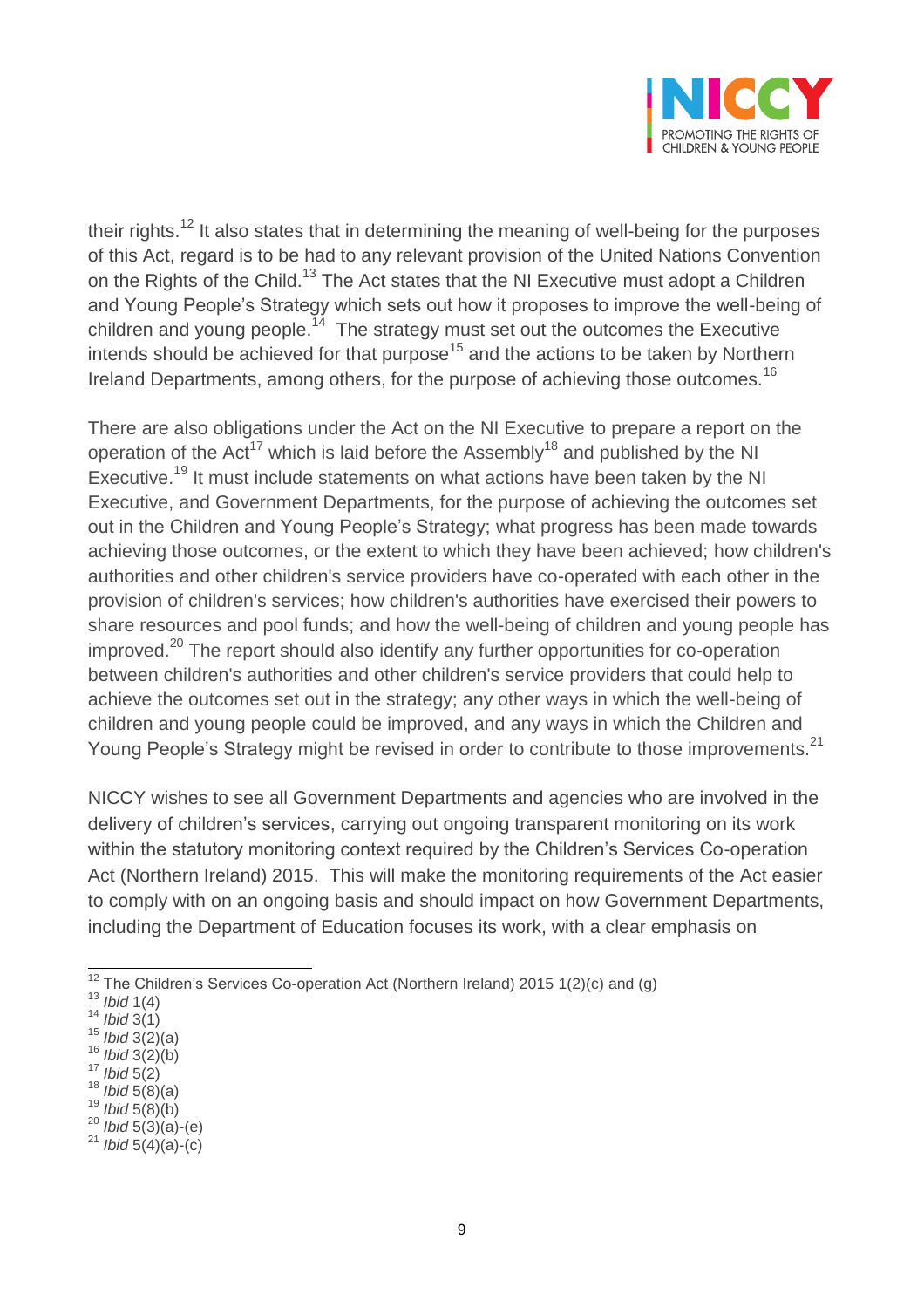

children's rights, with the child at the centre of the delivery of children's services and cooperation and best use of resources as fundamental guiding considerations. For the purposes of the SEND Framework, NICCY wishes to see better co-operation resulting in better outcomes for children and young people. Services should be much more closely aligned and streamlined as a result of the duties on children's services providers to cooperate, with services provided to children and young people in a holistic manner which meets all of their needs with the best interests of the child as a primary consideration. Children and young people should all be able to access the services and support they require, to address their needs regardless of the education setting they are in. This should ensure greater parity of provision and standardisation of access to all the necessary services required by all children in SEN - regardless of sector. NICCY also expects the statutory duties to co-operate to result in a transparent and effective alignment of timescales for each stage of the SEND process between health and education.

## **Regulation 7**

Regulation 7 relates to information to be notified to the EA. This places an obligation on the Board of Governors of an ordinary school to notify the EA about any planned or immediate changes in the circumstances of a child for whom the EA is making SEN provision. While NICCY appreciates the need to make best use of limited resources, we do have a number of concerns about the proposed obligation on Boards of Governors at Regulation 7(3)(b) to alert the EA where a child with SEN is, or is likely to be, absent from school for a period of 4 weeks or more. The outworkings of this obligation will mean that children who are absent from school for a period of 4 weeks or more, on their return to school, will/may not be provided with the classroom assistant they had previously been allocated. There are a great many children with SEN who are likely to be adversely impacted upon by this. It is most likely that a child who is receiving SEN provision who is absent from school for a prolonged period of four weeks or more will be absent due to illhealth. Upon their return to school, it will be vitally important to their continued enjoyment of education and successful reintegration that they are adequately supported and comfortable. The change of a known classroom assistant with whom the child will have an established relationship of trust, can only add to the stress of very vulnerable children in this position. NICCY believes that the practicalities of trying to build up a new relationship of trust with a classroom assistant who is unaware of the particular needs and preferences of the child after being out of the school environment for a protracted period of time, can only have a detrimental impact on the ability of a child with SEN to reintegrate successfully and access an effective education. This is particularly the case with children who have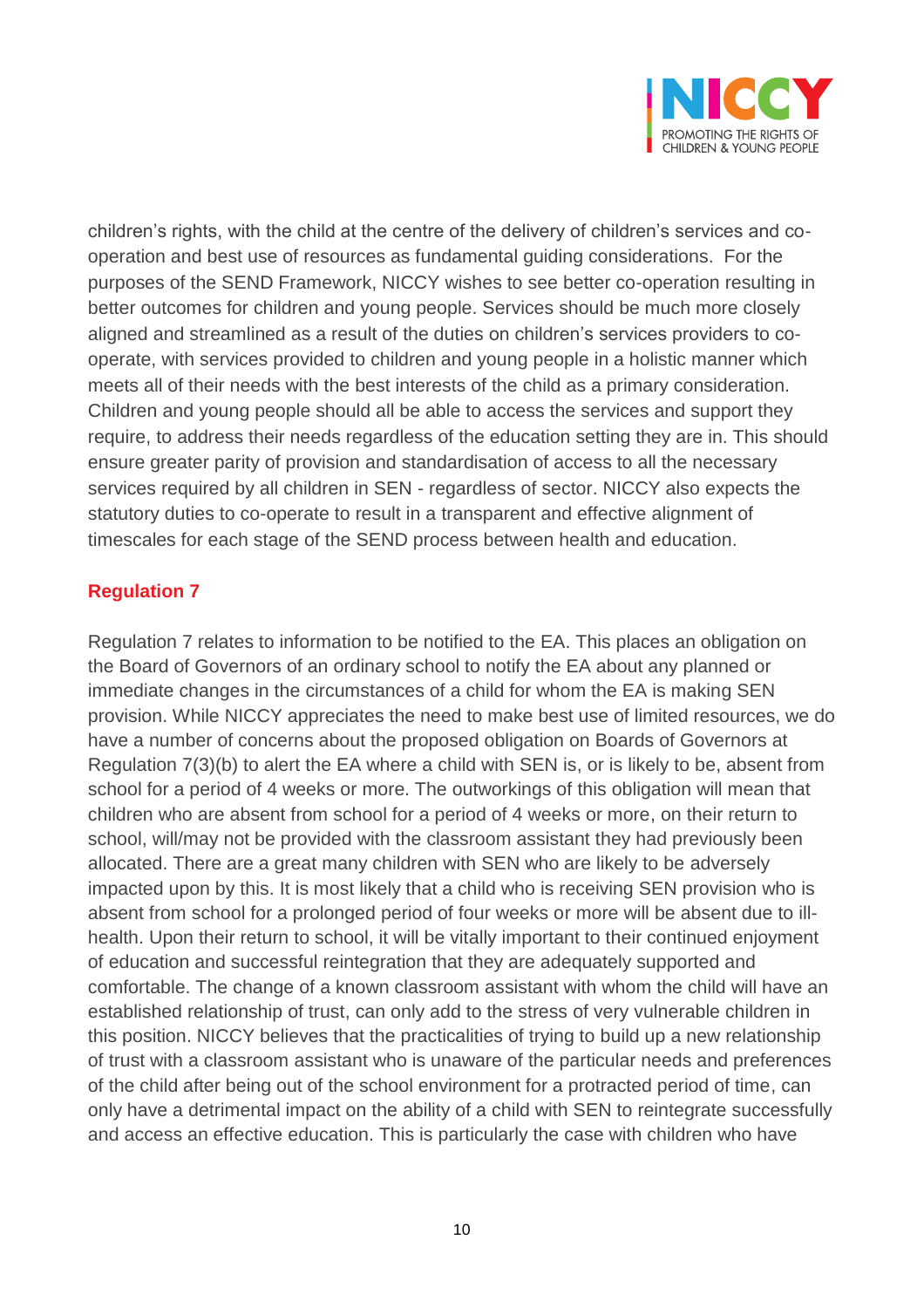

certain conditions, including those diagnosed with autism spectrum disorder (ASD). This level of disruption to and impact on the educational routine of vulnerable children with conditions such as ASD is contrary to the best interests of the child. It appears to NICCY that this proposed obligation is resource driven, as opposed to needs driven, and does not have the best interests of the child as the primary consideration in line with Article 3 of the UNCRC. NICCY would therefore firmly urge the Department to reconsider the introduction of Regulation 7(3)(b) as we believe that the loss of a classroom assistant who is known to and trusted by the child is in direct conflict with Article 3, 4 and 29(1) of the UNCRC.

### **Regulations 8 and 9**

Regulations 8 and 9 detail a number of requirements about the qualifications and experience of learning support co-ordinators (LSC) in ordinary and special schools. NICCY is concerned that some of the qualifications and experience which are proposed for LSCs under the new SEN Regulations are at a higher level than many LSCs currently have. NICCY is aware that the EA specifications, under which the qualifications and experience for LSCs will be qualified, have yet to be developed. There is clearly an early identifiable training need which arises under Regulations 8 and 9. It is extremely important to ensure the continuity of service for children with SEN in schools that the LSCs are fully equipped to meet the requirements of experience and qualifications as soon as these requirements are introduced. If there is any delay in the delivery of training and accessing of the necessary qualifications and experience by LSCs, there will be a disruption to the educational service provision for children with SEN. If LSCs do not meet the requirements of qualifications and experience, people who currently are employed as LSCs may not be in a position to continue in this role. The impact of such an eventuality on the educational experiences of children with SEN is potentially damaging. NICCY wishes to see this potential training and skills deficit being immediately addressed so that children with SEN do not have the quality of their education compromised due to a failure to effectively plan and provide the necessary training for LSCs in a timely manner.

### **Regulations 12 – 16**

For the purposes of making an assessment, Regulations 12 – 16 detail from whom advice will be sought, when the EA is making an assessment. NICCY welcomes the introduction under Regulation 12 to take advice from children above compulsory school leaving age. However, NICCY wishes to see this Regulation being amended to include children of all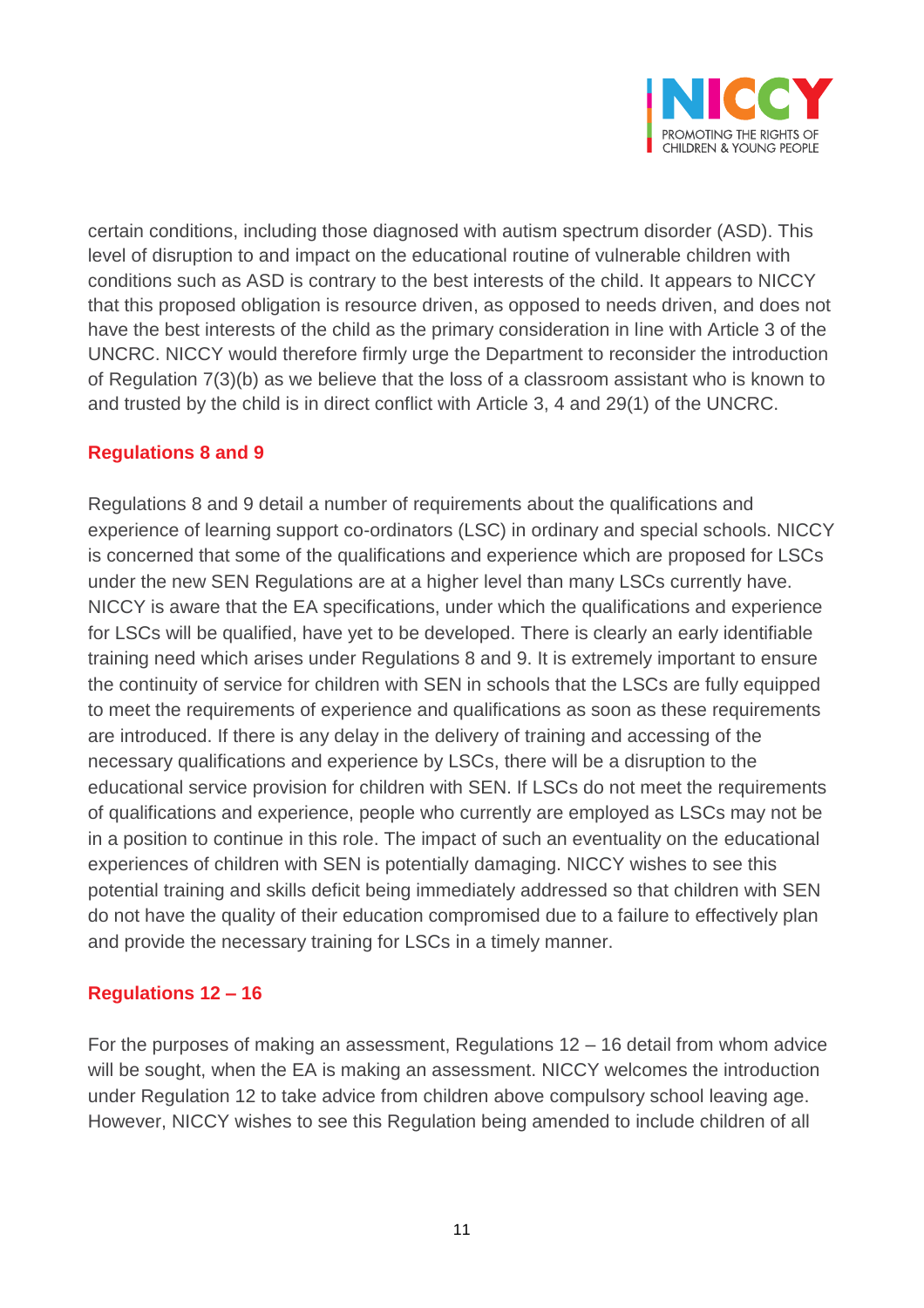

ages in line with Article 12 of the UNCRC and section 1 of the SEND Act which places a very clear obligation on EA to ensure that the voice of the child is heard and that children are able to fully participate in the SEN process. While we appreciate that the views of the child are included as considerations for an assessment under Regulation 16, we believe that the inclusion of the child, regardless of their age, in seeking advice is more in line with the ethos of participation which can be found at other parts of the Regulations and the SEND Framework. We outline the obligations under the SEND Act and Article 12 of the UNCRC with regard to participation in more detail below. NICCY can see no reason why children of all ages should not be asked for advice by the EA in making an assessment.

NICCY also believes that EA should seek advice from the parents / carers of all children, regardless of age in making an assessment. The draft Regulation currently states that advice will only be sought from the parents of children who are below compulsory school age. Article 5 of the UNCRC places an obligation on the Government to respect the role of parents in their children's lives. While it is entirely appropriate that the child is the rights holder, this should not preclude EA from seeking advice from their parents or carers in making an assessment. While we appreciate that representations from parents are included as considerations for an assessment under Regulation 16, we believe that an obligation on EA to seek advice from parents of children with SEN, regardless of their age, is more in line with the SEND Framework inclusive ethos. NICCY believes that assessments should be made in as informed a way as possible. Both children with SEN, regardless of their age and the parents of children with SEN, regardless of their children's age, will have a valuable contribution to make to the assessment process. NICCY wishes to see the Regulations being drafted in a manner which permits them to do so throughout the process.

### **Regulation 17, 20 and 21**

Regulations 17, 20 and 21 contain proposals for the reduction on timeframes for certain stages of the SEN process. NICCY is extremely supportive of reducing the length of time it takes for children and young people to progress through the SEN system. Delays in the system are having an extremely detrimental impact on the educational experience of children and young people with SEN. NICCY wishes to seek assurances from the Department that the reduced timescales will not impact on the robustness of the SEN process which should be as efficient as possible and driven by the needs of the child.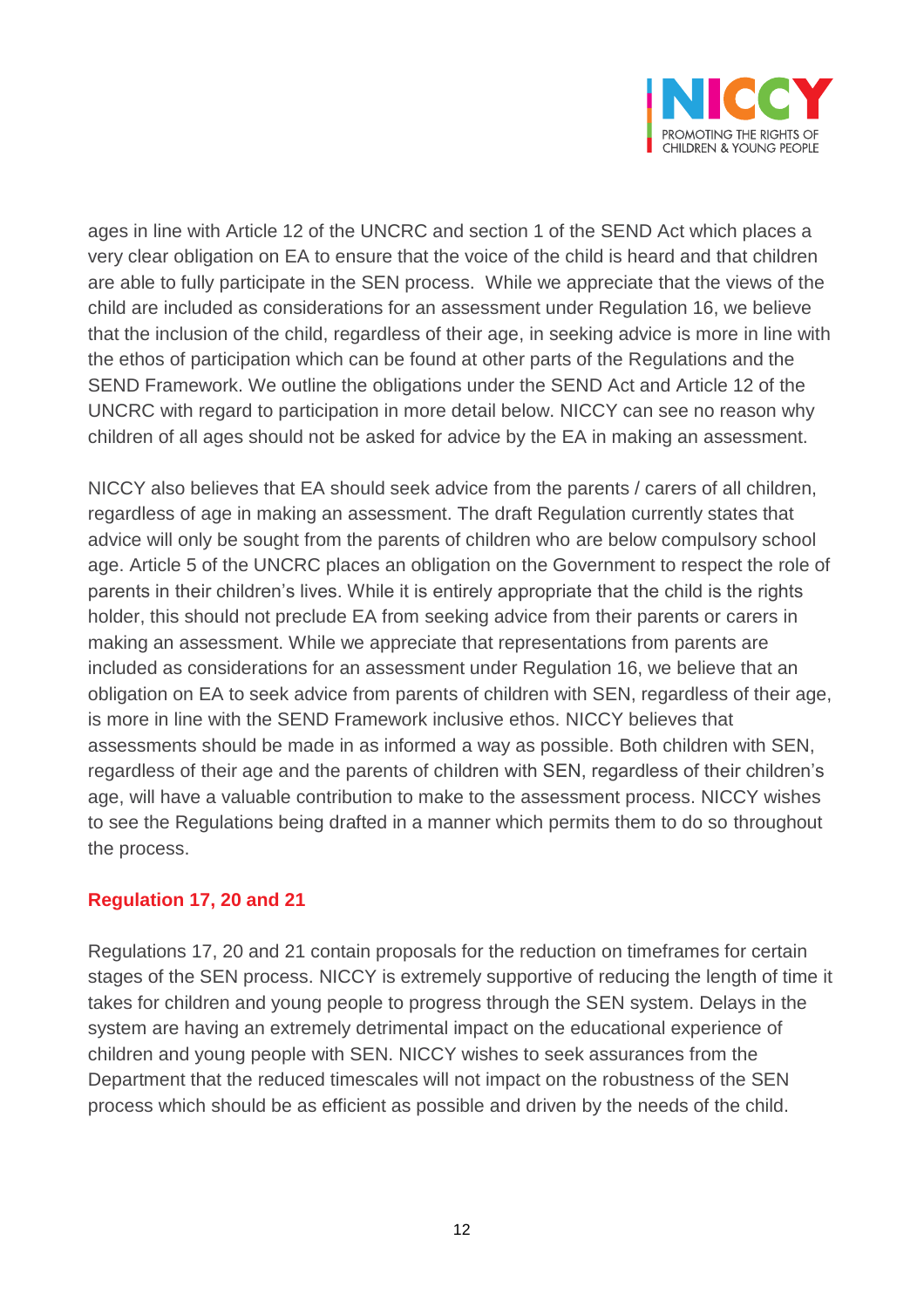

## **Regulations 22-24**

Regulations 22-24 details the Annual Review process and mainly makes amendments to provide for the transferral of certain rights to children over compulsory school age from their parents. NICCY has a number of concerns with regard to the Annual Review process which are not addressed in the proposed amendments to the SEN Regulations. NICCY would be supportive of reference being made to the statutory duty on health and education authorities to co-operate with each other in the assessment, provision of services for children with SEN and transition planning in the context of Annual Review. NICCY is hopeful that this duty and the duty on children's services providers to co-operate with each other under the CSCA will impact positively on the Annual Review process. We hope these duties will make this process more efficient and streamlined, with all of the relevant professionals and stakeholders, including the child and their parents/carers, contributing fully, in co-operation with each other to better meets the needs of the child. Improvements to the Annual Review process has the potential to lead to less interventions and more adaptable and responsive services, leading to improvements in the educational experience of children and young people with SEN.

### **Regulation 26**

One very positive change to the operation of SEN in Northern Ireland is the strengthened provision for the rights of children and young people with SEN by virtue of amendments to the SEND Framework in the Special Educational Needs (Northern Ireland) Act 2016 (SEND Act). Section 9 of the SEND Act amends Part II of the Education (Northern Ireland) Order 1996 (the 1996 Order) for the purpose of conferring on a child over compulsory school age who has or may have special educational needs, certain rights previously exercisable by the parent of that child. Section 9(2) of the SEND Act states that Regulations may make provision about assistance and support to enable a child over compulsory school age to exercise any such right. Part VI of the draft Regulations details the level of support which will be provided for young people over compulsory school age to exercise these rights under Part II of the 1996 Order. Given the specific and particular vulnerabilities of children with SEN and/or a disability, it is vital that young people are provided with the necessary support and assistance to allow them to realise their rights under this section of the SEND Act. A failure to adequately support young people in exercising their rights will negate any progress made with regard to stronger children's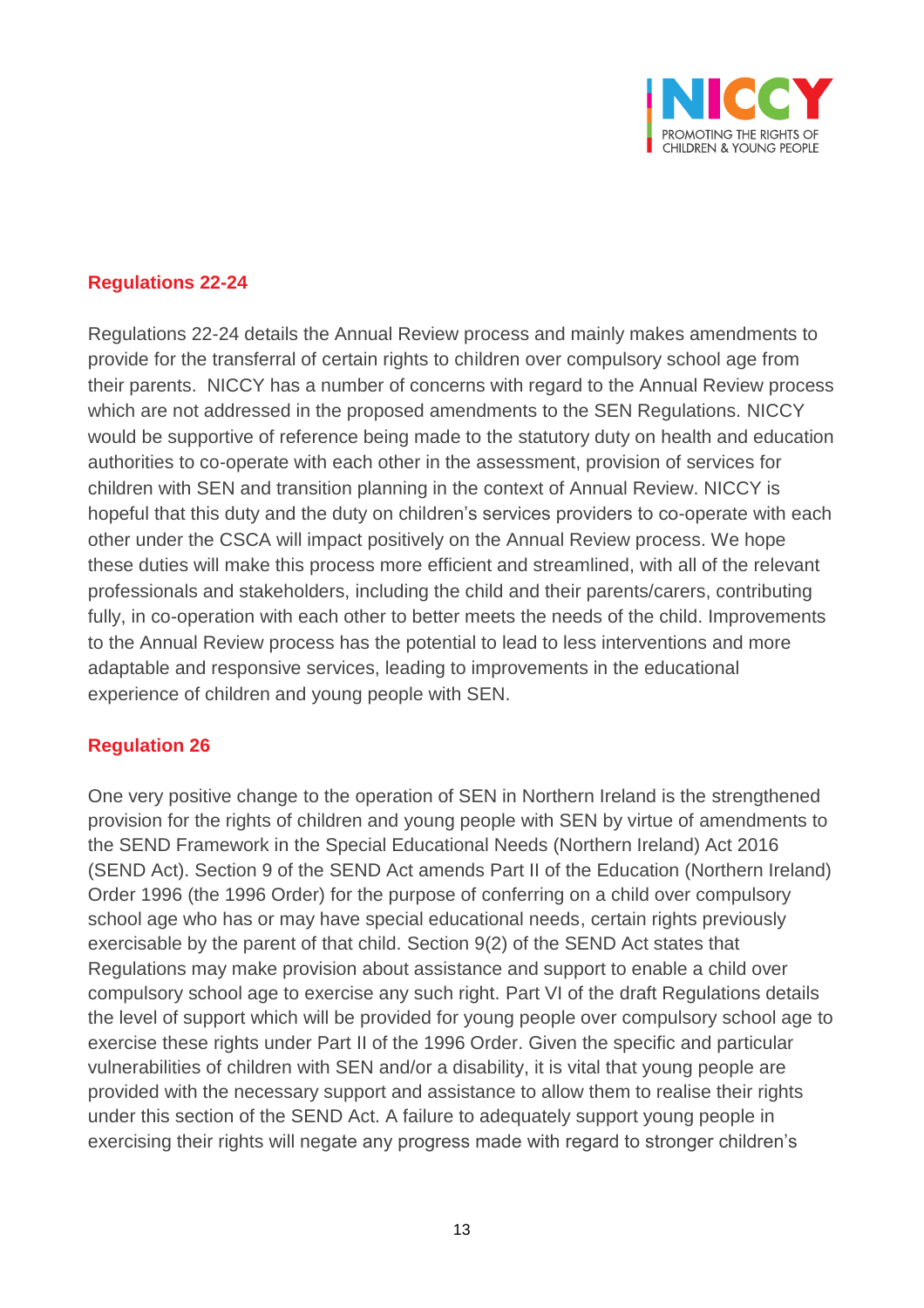

rights protections that have been contained in the SEND Act. It is therefore extremely disappointing to NICCY that the proposed level of support and assistance for the exercise of these rights is not sufficient to ensure that all young people who wish to realise these rights will be facilitated to do so. Regulation 26 states that a child who wishes to exercise their rights under Part II of the 1996 Order can have his/her parent or another person present in discussions with the Authority or as an advocate through conducting such discussions or making representations to the Authority on behalf of the child, in compliance with the child's reasonable wishes. It is not defined within the regulations as to what the Authority will deem as a child's 'reasonable' wishes; clarity therefore would be welcome on this point. Of great concern to NICCY is Regulation 26(3), which states that,

## *"Nothing in this regulation shall require the Authority to arrange or fund support or advocacy".*

This is extremely disappointing, particularly given the emphasis in the SEND Act on ensuring that the views of the child are heard and taken into account in decision making, including providing the information and support necessary to allow children and young people to participate in decision making. Section 1 of the SEND Act states that,

*"In exercising its functions under this Part in relation to a particular child the Authority shall— (a) so far as reasonably practicable, seek and have regard to the views of that child; (b) have regard to— (i) the importance of that child participating in decisions; and (ii) the importance of that child being provided with the information and support necessary to enable participation in those decisions.".* 

NICCY believes that the emphasis on ensuring that children and young people with SEN are facilitated to fully participate in decision making should be a central tenet to the entire SEND Framework. The insertion of the above provision by virtue of Regulation 26(3) is in direct conflict with the obligation under section 1 of the SEND Act to ensure that the child is provided with the information and support necessary to enable participation in decision making. NICCY wishes to see the inclusion of a similar statutory obligation in the draft Regulations to ensure that the necessary independent advocacy and support is provided to enable children with SEN and disability to fully exercise their rights under the SEND Framework.

As highlighted previously, Article 12 of the UNCRC provides for the right of the child to be heard in all matters affecting them, with their views to be given due weight in accordance with their age and maturity. In 2008, following its examination of the United Kingdom's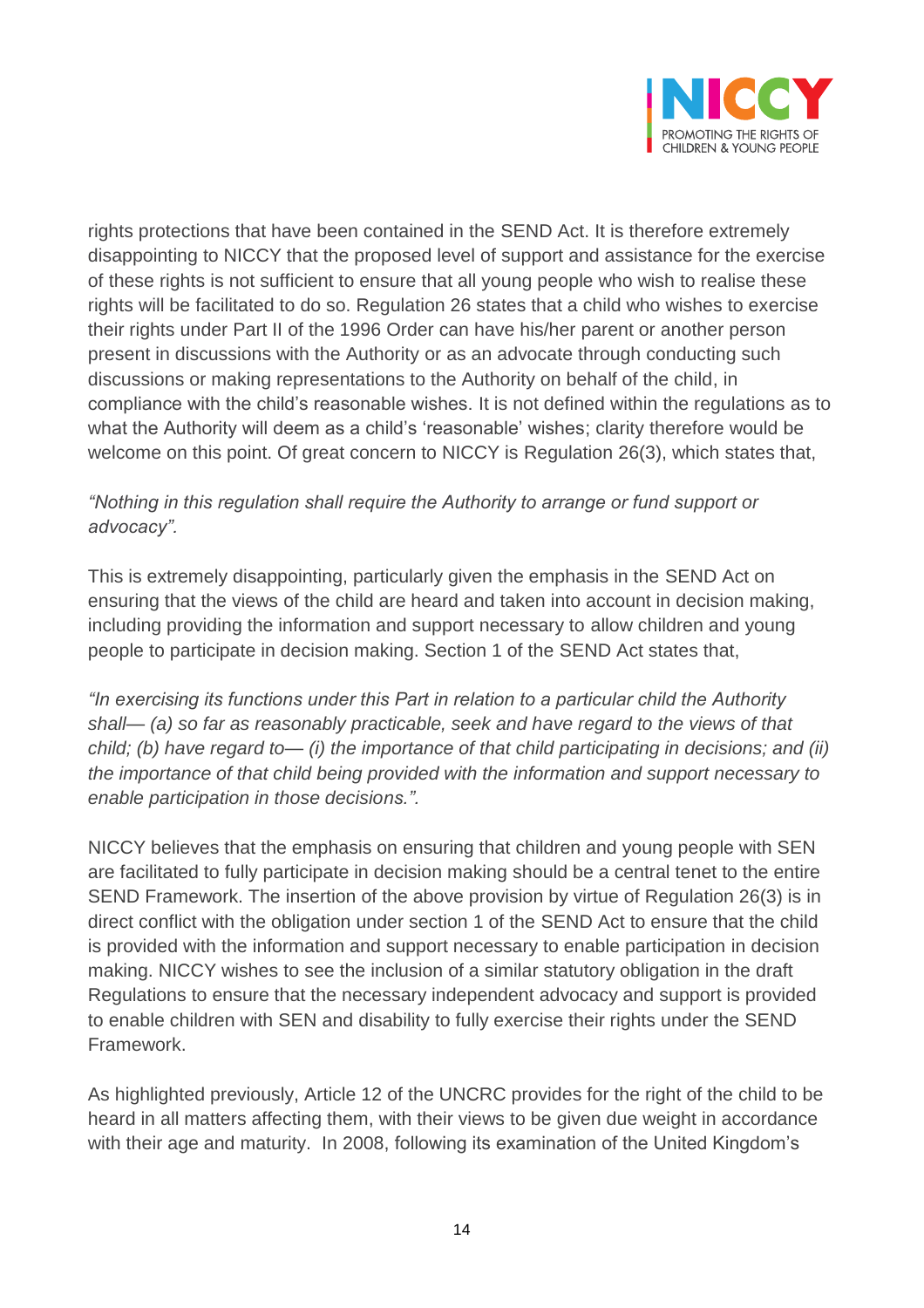

compliance with the UNCRC, the Committee on the Rights of the Child recommended that the State party, in accordance with Article 12 of the Convention, should promote, facilitate and implement, in legislation as well as in practice, within the family, schools, and the community as well as in institutions and in administrative and judicial proceedings, the principle of respect for the views of the child. $^{22}$ 

The UN Committee on the Rights of the Child's General Comment No.12 on the right of the child to be heard emphasises the importance of the right to be heard and outlines the obligations on government. Article 12 discourages State Parties from introducing barriers either in law, or in practice, which would restrict the child's right to be heard.<sup>23</sup> General Comment No.12 is also clear that State Parties are under an obligation to ensure the implementation of the right to be heard for children experiencing difficulties in making their views heard. $^{24}$  It is therefore NICCY's view that there is a clear obligation on Government to ensure that, in the case of children with SEN, they take whatever measures are necessary to ensure that their voices are heard and that they receive the support they need to exercise their rights. This should include having access where required, to a statutory advocacy service. Children should be entitled to the support they need to enable them to exercise these new rights under Part II of the 1996 Order. Any failure to put measures in place where children are being prevented from realising their rights or encounter barriers which are not addressed and therefore adversely impact on the ability of children with SEN to exercise these rights, runs entirely counter to the extension of these rights to children through the SEND Act and the Government's UNCRC obligations.

In addition to the Government's UNCRC obligations, Article 7 of the UNCRPD specifically refers to children with disabilities and obliges State Parties to take all necessary measures to ensure the full enjoyment by children with disabilities of all human rights and fundamental freedoms on an equal basis with other children. NICCY believes that the provision of statutory, independent advocacy and support services to all children and young people who require them is essential for the realisation of this right under the UNCRPD.

NICCY also wishes to highlight the development of statutory advocacy services for children and young people with mental ill-health and learning disabilities under the Mental Capacity Act 2016 (Northern Ireland). While the model of advocacy falls far short of what

 $\overline{a}$  $22$  United Nations Committee on the Rights of the Child, Concluding Observations United Kingdom, CRC/C/GBR/CO/4, 20<sup>th</sup> October 2008, para 30.

 $23$  General Comment No 12, The Right of the Child to be Heard, CRC/C/GC/12 1 July 2009.

<sup>24</sup> *Ibid,* para 21.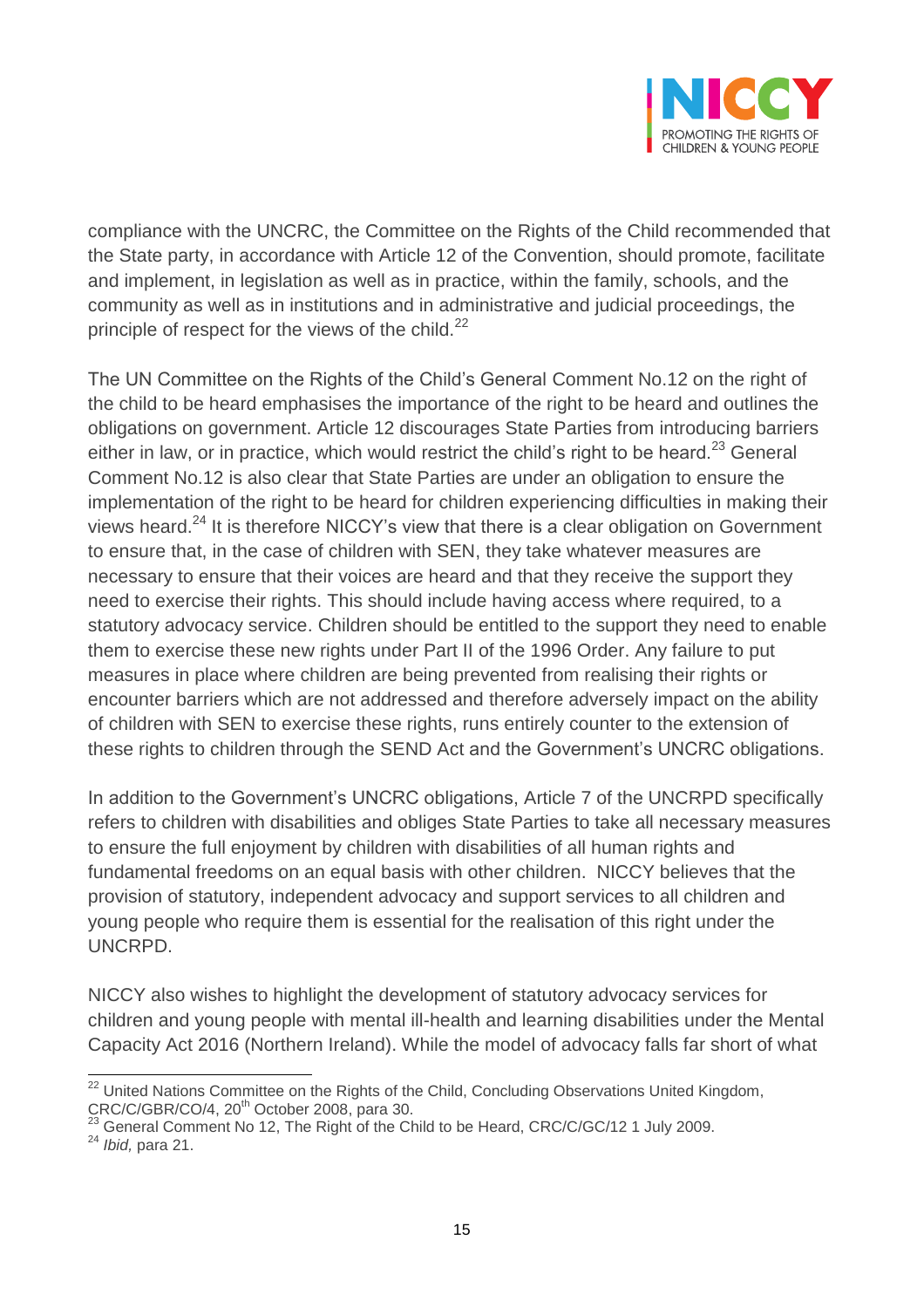

was originally intended for children under the Mental Capacity Act, the provision of a statutory advocacy service for children with mental ill-health and / or a learning disability is vitally important to facilitate children and young people's voices to be heard in decision making. The recognition by both the Departments of Health (DoH) and Justice (DoJ) that a statutory right to advocacy is necessary for vulnerable groups of children to exercise their rights, should also apply to children and young people with SEN who require advocacy and support to exercise these rights. It is important to state that not all children and young people with SEN will wish to exercise the rights conferred on them by Part II of the Education (Northern Ireland) Order 1996. These rights only apply to young people above compulsory school age and relate to certain appeal rights, which not all children with SEN will wish to exercise, meaning that the provision of independent advocacy and support services should not be extremely resource intensive to provide but vital to the realisation of children's rights. NICCY wishes to see the Regulations being amended to include an obligation on the Authority to provide the necessary support services in ensuring all children are facilitated to exercise their rights under the new SEN Framework.

NICCY does not agree with the part regulation which prohibits the child to have a legal representative present to support them or advocate for them when having discussions with or making representation to the EA. This is a clear equality of arms issue, particularly when one considers that the EA has access to its own legal representatives at all times.

# **Regulation 27**

Regulation 27 addresses the issue of the Capacity of the child and states that a child over compulsory school age is presumed to have the capacity to form his own views and express those views in all matters affecting him, falling within Part II of the 1996 Order, these Regulations and the Code of Practice unless questions about the child's capacity are raised by one of a number of people. It goes on to state that where a question is raised about the capacity of the child, the Authority shall determine the child's capacity in relation to matters affecting him which fall within Part II of the 1996 Order, these Regulations and the Code Of Practice. Regulation 27(6) states that capacity relates to the child's ability to understand the information published by the Authority about the arrangements for identification and assessment of children with special educational needs; understand what is being asked of him and be able to act in an informed way in the exercise of those rights.

Again, there is a lack of clarity around how the actual test for capacity, for the purpose of the exercise of the child's rights under Part II of the 1996 Order, will be run which takes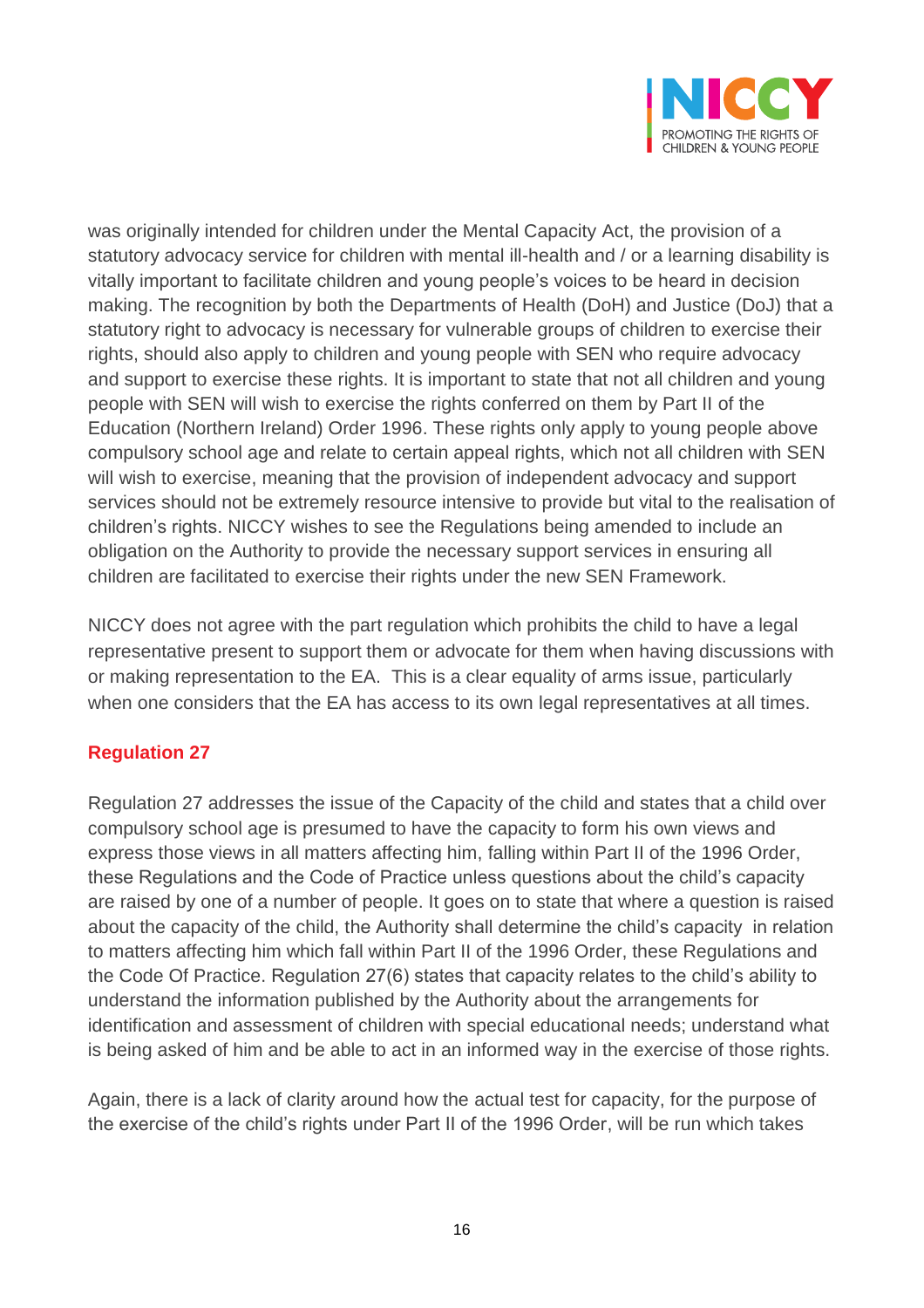

into account these factors. There is also no information provided with regard to who will determine capacity in children and young people. There is clear scope for overlap between the SEN Framework and the determination of the capacity of a child and the Mental Capacity Act, which introduces a capacity test for children and young people aged 16 and 17 for the purposes of access to a range of protections and safeguards under the Act. While these tests are for different purposes, there have been a number of years of policy development and extensive engagement with key stakeholders working for and with children and young people - for whom capacity is a consideration - in developing the capacity test for the Mental Capacity Act. NICCY would advise Officials in developing a capacity test for children with SEN to engage with those who lead on the development of the capacity test in the DoH for children with mental ill-health and / or learning disability to ensure that the lessons learned and issues raised in the development of this test, inform any test for capacity in the SEN Regulations.

While we realise that the statutory provisions relating to children and young people who can access the extended rights under Part II of the 1996 Order are contained in the SEND Act, NICCY wishes to reiterate its disappointment that these have been restricted only to children and young people over compulsory school leaving age. The UN Committee on the Rights of the Child's General Comment on Article  $12^{25}$  interprets the obligations on Government by virtue of Article 12 of the UNCRC. It states that the Government shall,

*"...assure the right to be heard to every child "capable of forming his or her own views". This phrase should not be seen as a limitation, but rather as an obligation for States parties to assess the capacity of the child to form an autonomous opinion to the greatest extent possible. This means that State parties cannot begin with the assumption that a child is incapable of expressing her or his own views. On the contrary, States parties should presume that a child has the capacity to form her or his own views and recognize that she or he has the right to express them."*<sup>26</sup>

It also states that, Article 12 imposes no age limit on the right of the child to express her or his views, and discourages States parties from introducing age limits either in law or in practice, which would restrict the child's right to be heard in all matters affecting her or him.<sup>27</sup> Article 12 is clear that the views of the child must be, *"given due weight in accordance with the age and maturity of the child".* This requirement makes it clear that

 $\overline{\phantom{a}}$ <sup>25</sup> *Op cit.* 23

<sup>26</sup> *Ibid,* para 20

<sup>27</sup> *Ibid,* para 21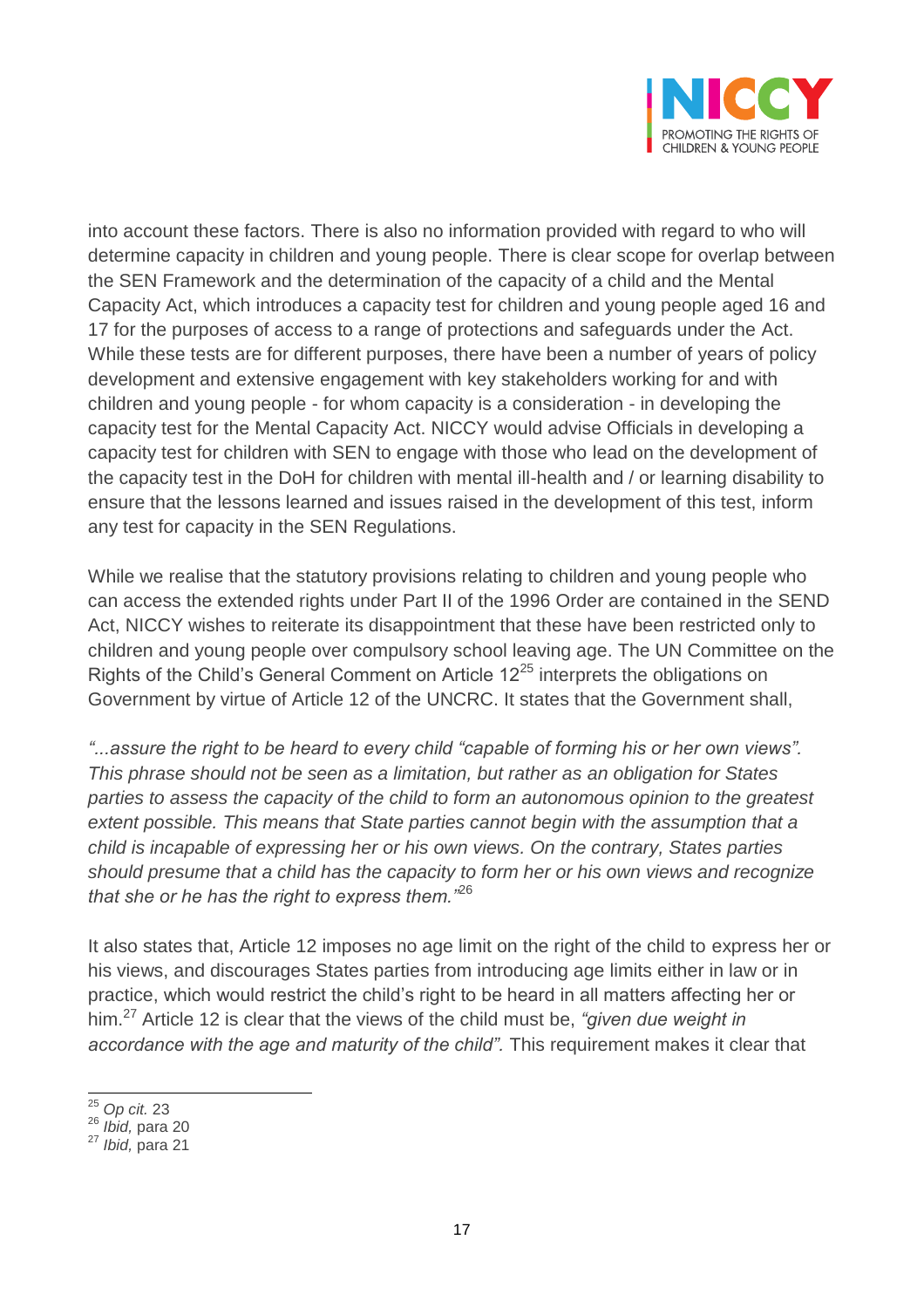

age alone cannot determine the significance of a child's views. As the General Comment on Article 12 states:

## *"Children's levels of understanding are not uniformly linked to their biological age."*<sup>28</sup>

For this reason, NICCY believes that the views and wishes of the child have to be assessed on a case-by-case examination and children need to be facilitated and supported to participate fully in decisions impacting on their lives, regardless of their age. NICCY is aware that section 13 of the SEND Act provides for a pilot project to extend appeal rights and rights to take disability claims to children under compulsory school leaving age. In line with the requirements of Article 12 of the UNCRC as explained by General Comment 12, NICCY wishes to see the introduction of the pilot scheme to children and young people under school leaving age as soon as possible to ensure greater children's rights compliance.

NICCY also wishes to seek assurances regarding the training to be provided to those who have responsibility for running the capacity test with children and young people with SEN for the purposes of exercising their rights under Part II of the 1996 Order. The Committee on the Rights of the Child's General Comment No.5 provides a detailed account of children's rights training requirements on Governments. It notes that the Government's target audiences for training must include, *"...all those involved in the implementation process - Government officials, parliamentarians, judiciary, and for all those working with and for children."*<sup>29</sup>

In its 2008 Concluding Observations the UN Committee on the Rights of the Child placed a clear emphasis on the need for training for professionals in all aspects of the Convention and its application. The Committee emphasised the need for,

"…*the reinforcement of adequate and systematic training of all professional groups working for and with children, in particular law enforcement officials, immigration officials, media, teachers, health professionals, social workers and personnel of child-care institutions*".<sup>30</sup>

Training for professionals working with and for children and young people with SEN, such as those with responsibility for making decisions about the capacity of a young person as

 $\overline{\phantom{a}}$ <sup>28</sup> *Ibid*, para 29

<sup>29</sup> *Ibid*, para 53.

<sup>30</sup> *Op cit.* 22, para 21.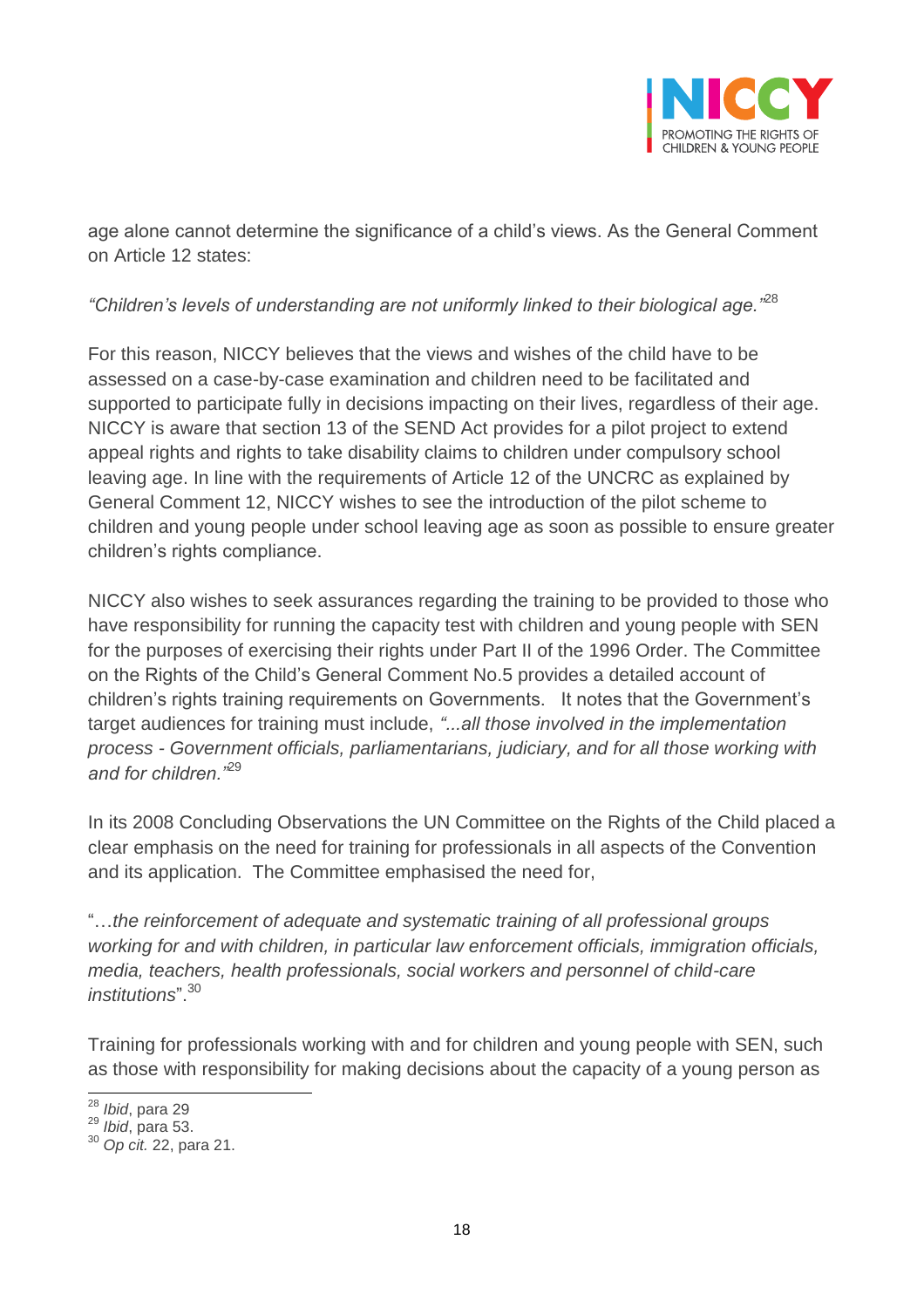

well as independent advocates should include, training on children's rights, child protection training, training on the determination of the capacity of the child and on training on how to effectively communicate with children with SEN and disability. We would seek clarification as to the type of training which will be delivered for professionals working with and for children under the SEND Framework and a timescale for delivery.

# **Regulations 29 – 31**

Regulations 29 – 31 detail how the duty on EA to provide independent mediation, provided for in section 10 of the SEND Act, will operate. This places a duty on EA to provide independent mediation to an individual who intends to make an appeal relating to SEN to the Tribunal. It requires EA to make arrangements for the provision of mediation and to provide for the appointment of an independent person who can facilitate the resolution of disputes or act as a mediator. It is NICCY's view that if mediation is effectively managed and implemented, with the best interests of the child as the primary consideration, it could provide a more positive resolution process than the Tribunal. It will be essential that the mediation process is genuinely independent and that individuals perceive it to be so, otherwise they may be reluctant to participate. The opportunity to take part in mediation should be made available to individuals in a timely manner in order that the process can begin promptly and issues can be resolved as quickly as possible. It will also be important that a mediation mechanism demonstrates its effectiveness at an early stage in order to engender confidence in the process and encourage other individuals to participate. If mediation is to be regarded as a preferred resolution mechanism, it will be essential that an appropriate and effective mediation infrastructure is put in place. NICCY would appreciate it if the Department could provide evidence of the viability of the mediation model, including information regarding the current numbers of suitable mediators in Northern Ireland, its intentions regarding the appointment and training of additional mediators and the levels of resource required to establish and maintain a mediation service.

### **Section 75 of the Northern Ireland Act 1998**

NICCY is disappointed to note, from the Equality and Human Rights Policy Screening for the SEN Regulations, $31$  that the policy has been screened out for equality impact assessment under section 75 of the Northern Ireland Act 1998. Given the nature of the

 $\overline{a}$ 

<sup>&</sup>lt;sup>31</sup> Department of Education, Revised November 2015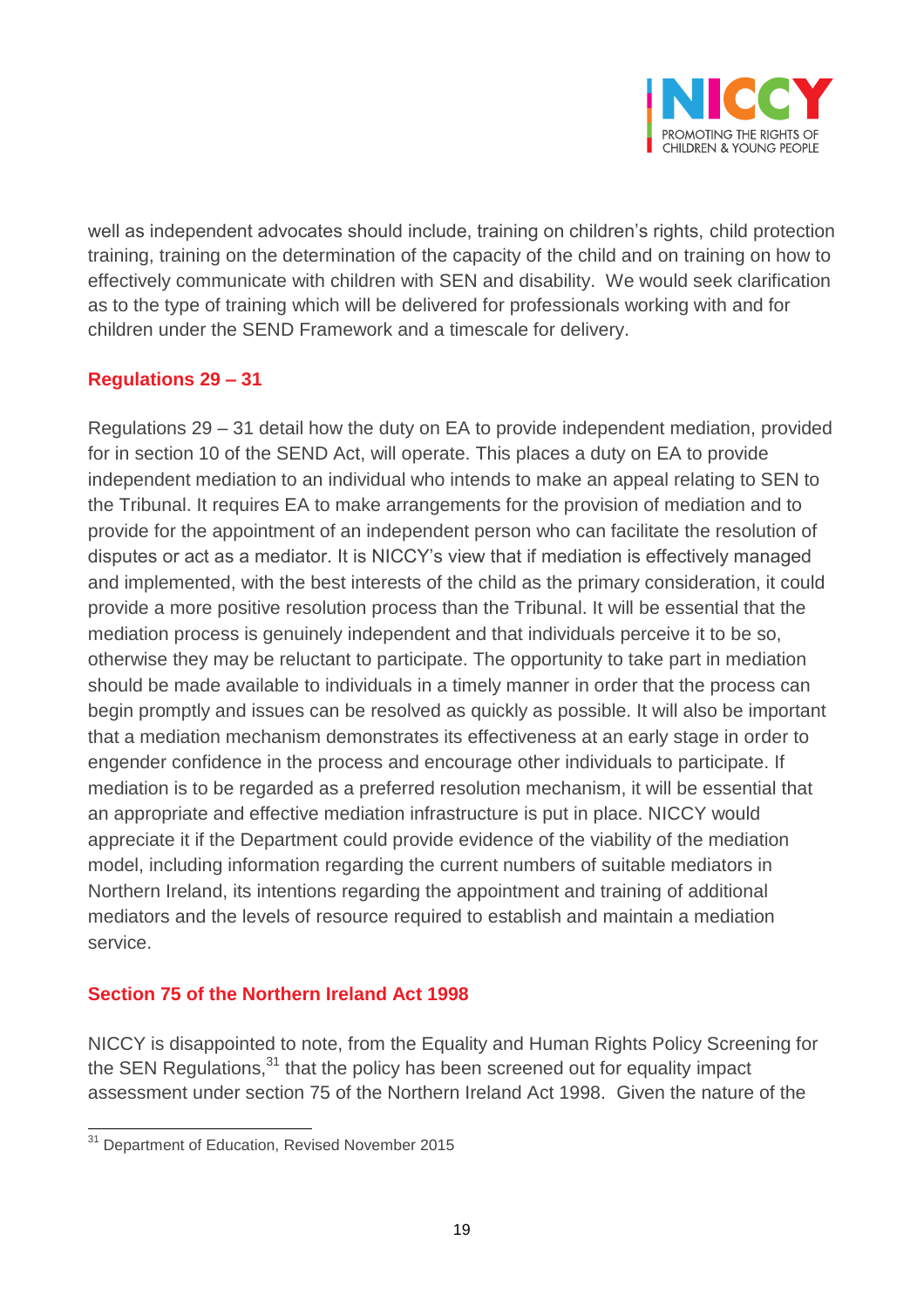

SEN Regulations, children and young people are clearly the group most likely to be impacted upon by the proposals contained therein. It is also clear from an examination of the prevalence of SEN in certain groups that specific groups of children and young people are likely to be impacted upon by the SEN Regulations than others.

NICCY is concerned by the lack of data considered in carrying out the screening exercise on the SEN Regulations resulting in a failure to fully consider the needs of children and young people. Fundamental to the proper execution of screening is the data relied upon by the public authority in carrying out the screening exercise, particularly with regard to the categories of sexual orientation and SEN and young carers, school age mothers and SEN, for whom there is no data presented. Proper screening of a policy based on all available disaggregated qualitative and quantitative data is a pre-requisite to determining if there is the potential for differential adverse impact or if there are actions which should be taken to better promote equality of opportunity and consequently the need to carry out a full EQIA. The Equality Commission's Guidance for public authorities in relation to screening is clear that where there is no data available, this should result in a public authority giving consideration to carrying out an EQIA. The Equality Commission's Guidance states that,

''*As a first step in the screening exercise, public authorities should gather evidence to inform their screening... The public authority should ensure that any screening decision is informed by relevant data... The absence of evidence does not indicate that there is no likely impact. A public authority should make arrangements to obtain relevant information, whether quantitative or qualitative. If a public authority having taken reasonable steps to obtain relevant data, concludes that none is available, it may then wish to consider*  subjecting the policy to an equality impact assessment."<sup>32</sup>

In addition, the screening documentation highlights variances with certain groups and fails to adequately address these. The screening document states that there is, *"...no clear explanation"* for these variances in the case of children with a disability, proposes a suggested rationale without an evidential basis in the case of newcomer children, and states that in relation to Travellers, the Taskforce on Traveller Education did not suggest any amendment to the SEN Framework, therefore any issues relating to Traveller children and SEN can be dealt with by the Code of Practice. There is clearly potential for adverse impact identified in the screening documentation, however, this has not given rise to the

 $\overline{a}$  $324$ 'Section 75 of the Northern Ireland Act 1998: A Guide for Public Authorities' Equality Commission for Northern Ireland, April 2010, pg 52.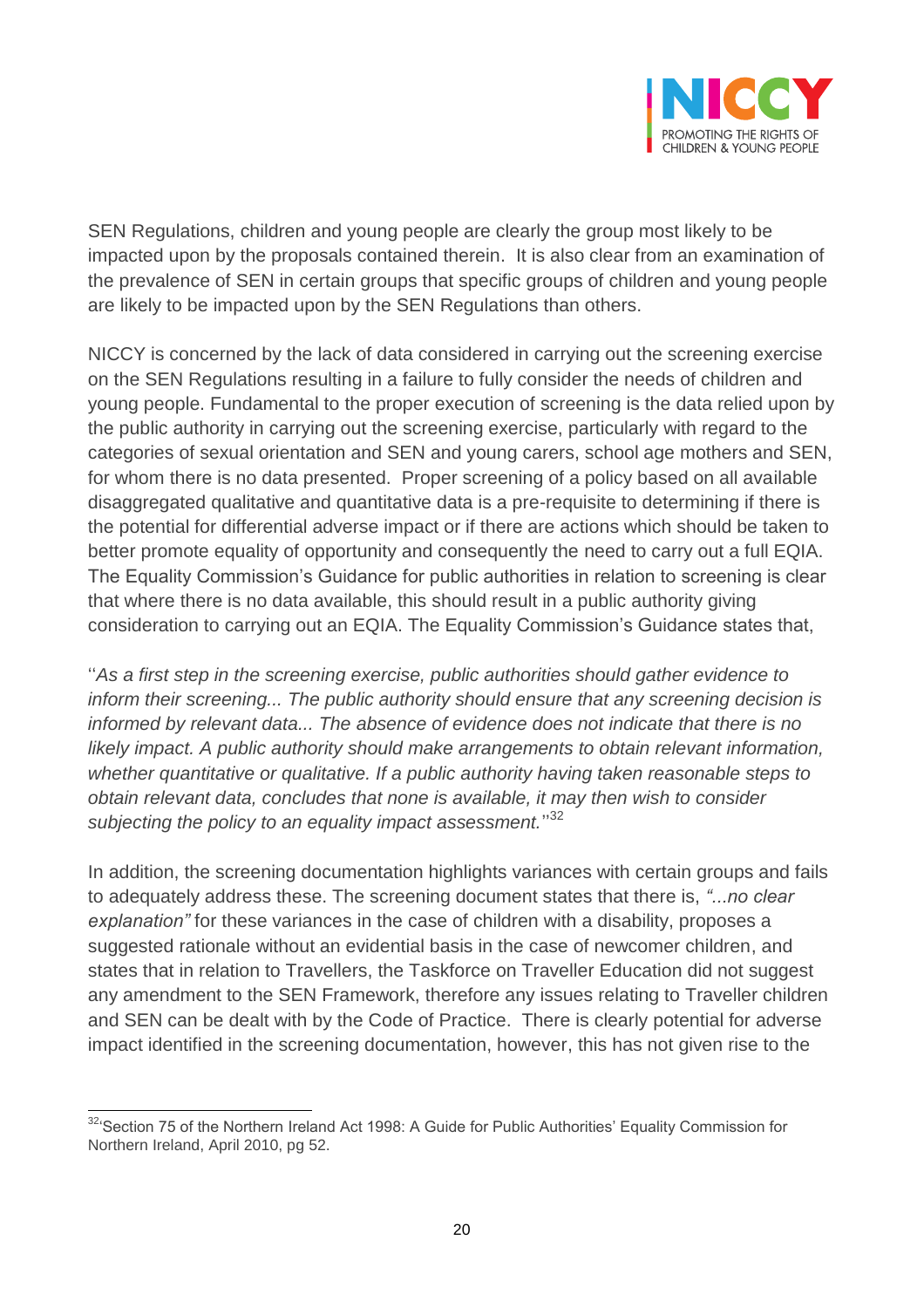

correct answers being reached in response to the screening questions or any proposed mitigation.

The Department appears, in carrying out its screening of the SEN Regulations, to believe that the Regulations will apply equally to all children and will have a generally positive impact on everyone. While we appreciate that it is the intention of the Department that the impact of the SEN Regulations will have an overall positive impact on all section 75 groups, section 75 of the Northern Ireland Act 1998 requires more than avoidance of adverse impact. It also requires a proactive approach to be taken by designated public bodies to ensure the promotion of equality of opportunity where greater protections are required for groups who will be disproportionately impacted upon by proposals. This is particularly the case where variances have been identified through screening without any mitigation being proposed. Where there is a clear over-representation of one or more groups of children, section 75 requires positive action to be taken to ensure the enjoyment of equality of opportunity by that group. For example, despite identifying that schools may be inappropriately identifying SEN in some children and that SEN may be undetected in newcomer children due to language difficulties, the Department has decided not to subject the draft Regulations to an EQIA. The Equality Commission's Guidance for Public Authorities on Implementing Section 75 of the Northern Ireland Act 1998 states that:

*"The promotion of equality of opportunity entails more than the elimination of discrimination. It requires proactive measures to be taken to facilitate the promotion of equality of opportunity between the categories identified in Section 75 (1). The equality duty should not deter a public authority from taking action to address disadvantage among particular sections of society – indeed such action may be an appropriate response to addressing inequalities."<sup>33</sup>*

It is clear from this that there is a statutory obligation on the Department to take action not only to mitigate against adverse impact or inequality but also to proactively promote equality of opportunity in order to comply with section 75 of the Act. Where issues regarding the enjoyment of equality of opportunity have been identified with regard to specific groups, which is the case in the current screening exercise, proactive measures must be taken to promote their enjoyment of equality of opportunity in order to ensure compliance with section 75 of the Northern Ireland Act 1998. These measures are not

 $\overline{a}$  $33$  Section 75 of the Northern Ireland Act 1998, A Guide for Public Authorities, Northern Ireland Equality Commission, 2010, pg 24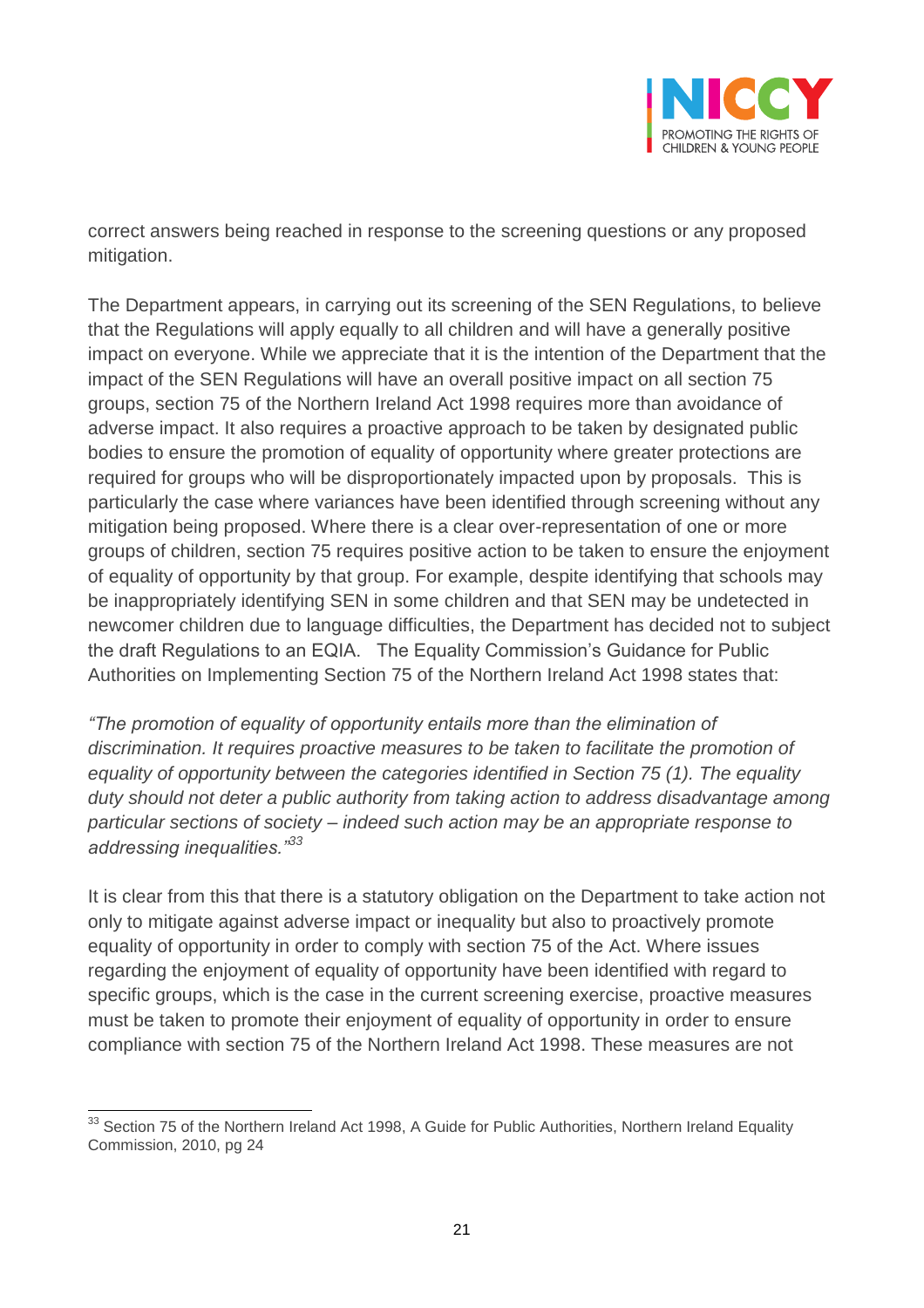

included in the suggested mitigation and we believe that a full EQIA should be carried out on the SEN Regulations.

Given that the proposals contained within the consultation document will impact significantly on children and young people, direct consultation with children and young people with SEN would be extremely beneficial for the development of these Regulations. This should include the provision of child accessible versions of the consultation document - a vital element to ensuring compliance with both section 75 of the Northern Ireland Act 1998 and Article 12 of the UNCRC.

The United Nations Committee on the Rights of the Child in its' Concluding Observations on the United Kingdom in 2008 recommended that,

*"…the State party, in accordance with article 12 of the Convention… promote, facilitate and implement, in legislation as well as in practice, within the family, schools, and the community as well as in institutions and in administrative and judicial proceedings, the principle of respect for the views of the child*" 34

The Department's Equality Scheme also states that,

*''Specific consideration is given to how best to communicate with children and young people, people with disabilities (in particular people with sensory or learning disabilities) and people from ethnic minorities. The Department will also be mindful of multiple identity issues such as the particular needs of traveller children''* 35

We would therefore be grateful for details of how you have, or intend to, consult directly with children and young people with SEN as part of this process.

In light of our concerns as outlined above, we would urge the Department of Education to carry out a full and comprehensive equality impact assessment on the SEN Regulations, including direct consultation with children and young people with SEN, using and relying on all relevant and necessary data in line with the Department's statutory equality obligations under section 75 of the Northern Ireland Act 1998.

 $\overline{a}$ <sup>34</sup>*Op cit* 22.

<sup>35</sup> Para 3.2., *Op cit.*11